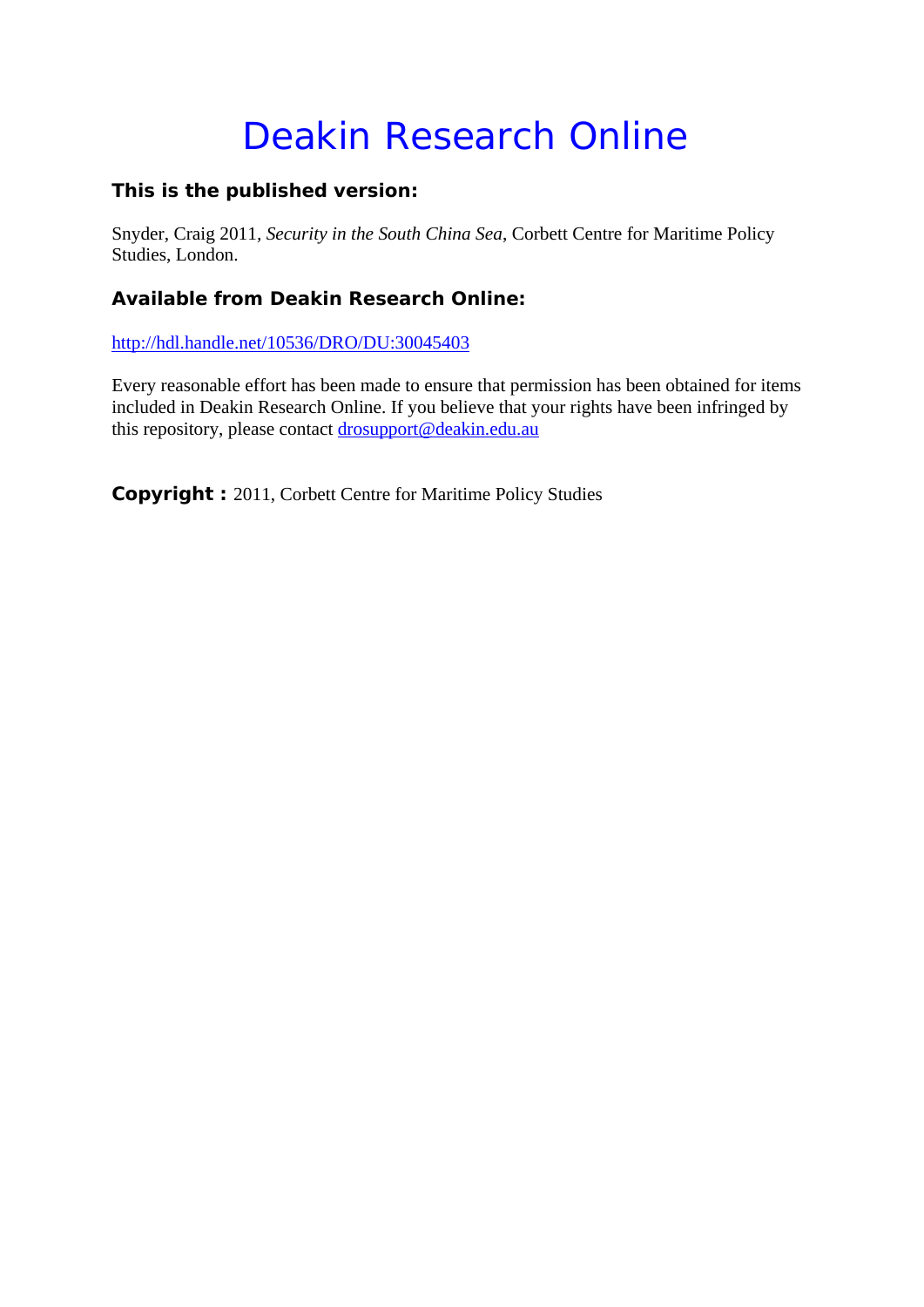# Corbett Paper

No 3

# **Security in the South China Sea**

*Craig A. Snyder*





**University of London**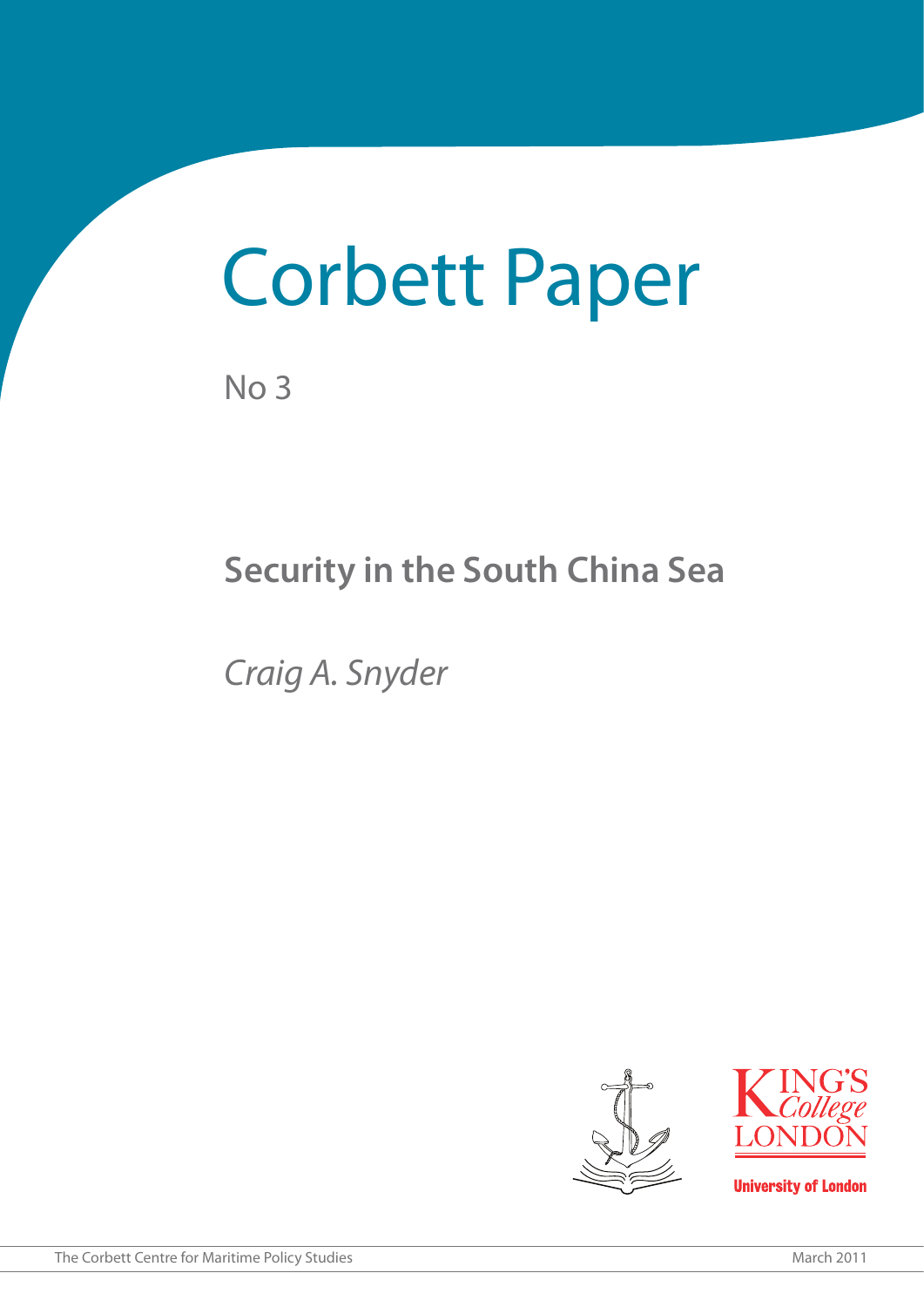# **Security in the South China Sea**

# **Craig A. Snyder**

# *Key Points*

 The management of relations between China, Vietnam, Taiwan, Malaysia, the Philippines and Brunei, who all claim the Spratly Islands either completely or in part, is an important indicator for the nature of future relations in the region. The dispute is a particularly sensitive issue due to the strategic importance of the South China Sea. It contains major sea-lanes including some of the busiest shipping routes in the world. Most contentiously, it is widely speculated that the Spratlys sit atop vast deposits of oil and gas.

**Tensions rose in 2010 due to an apparent return to assertiveness by China** that drew the US into the dispute. In March it was reported that the Chinese told the US that the South China Sea was a 'core interest' related to its sovereignty and territorial integrity (which puts it at the same level as Taiwan and Tibet). The Americans responded through statements by both the Secretary of Defense and Secretary of State re-iterating the US position that it considers freedom of navigation through the South China Sea as a matter of 'national interest' and would oppose the use or threat of use of force by any claimant.

 How the dispute develops will provide a clearer indication as to the type of state that China intends to be in the region and the nature of the China-US relationship.

**Dr Craig Snyder** was a Visiting Research Fellow at the Corbett Centre for Maritime Policy Studies in 2010. He is Senior Lecturer in International Relations at Deakin University in Australia. His research focuses on regional approaches to security as well as Asian maritime security issues. He is editor of *Contemporary Security and Strategy* 3rd edition (London, Palgrave, forthcoming) and has published in journals such as *The Pacific Review*, *Asian Perspective*, *The Journal of Strategic Studies*, and *Contemporary Southeast Asia*. Email: craig.snyder@deakin.edu.au

The analysis, opinions and conclusions expressed or implied in this publication are those of the author and do not necessarily represent the views of the JSCSC, the UK MOD, The Corbett Centre for Maritime Policy Studies or King's College London.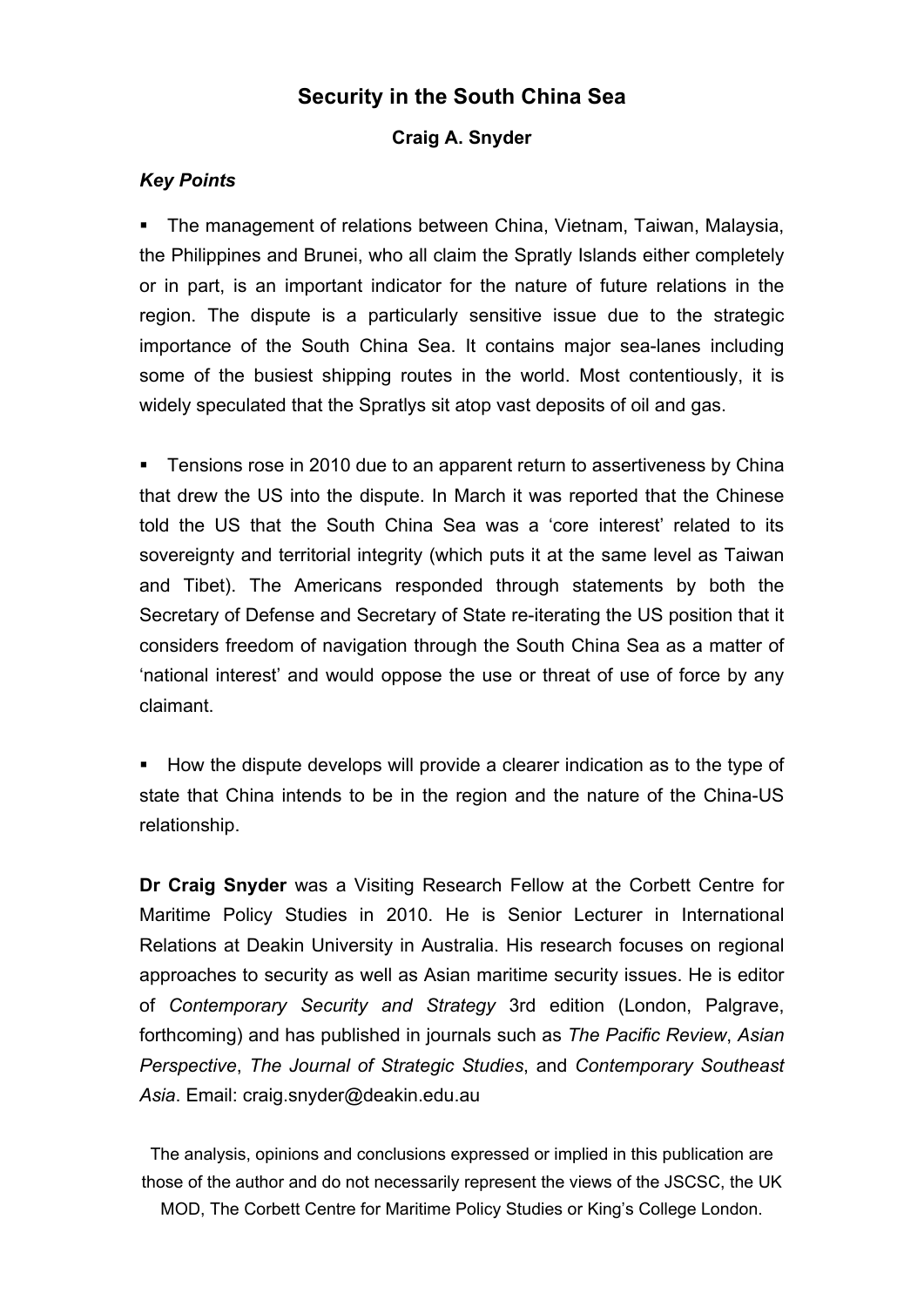# **Security in the South China Sea**

**Craig A. Snyder** 

#### *Introduction*

The management of relations between the various claimants to the territorial disputes in the South China Sea and over the Spratly Islands<sup>[1](#page-18-0)</sup> in particular, are important indicators for the nature of future relations in the region. China, Vietnam, Taiwan, Malaysia, the Philippines and Brunei all claim the Spratlys either completely or in part. The dispute is a particularly sensitive issue due to the strategic importance of the South China Sea, and the Spratly Islands in particular. The South China Sea contains major sea-lanes of communications including some of the busiest shipping routes in the world. It also holds important natural resources such as vast fishing grounds and large deposits of valuable minerals. Most contentiously, it is also widely speculated that the Spratly Islands and their adjacent waters sit atop vast deposits of oil and gas.<sup>[2](#page-18-1)</sup> The 1988 clash between Chinese and Vietnamese naval forces over Chinese occupation of six of the features in the group demonstrates the potential for military conflict over the Islands. $3$ 

Tensions over the dispute have risen over the past few years due to an apparent return to assertiveness by China over the issue. US-China relations have also suffered with diplomatic accusations exchanged by both sides. This paper explores the security implications of the territorial disputes over the Spratly Islands. I argue that the dispute is a good test to assess the nature of the role of China in the region and indeed globally. Following a period of tensions from 1988 to the mid-1990s, China has, over the past decade, embarked on a period of engagement with Southeast Asian states in general and with the other claimants in particular. Over the past year, however, China's relations with these states has deteriorated with some commentators announcing the end of the so-called 'Charm Offensive'.<sup>[4](#page-18-3)</sup> China's actions, as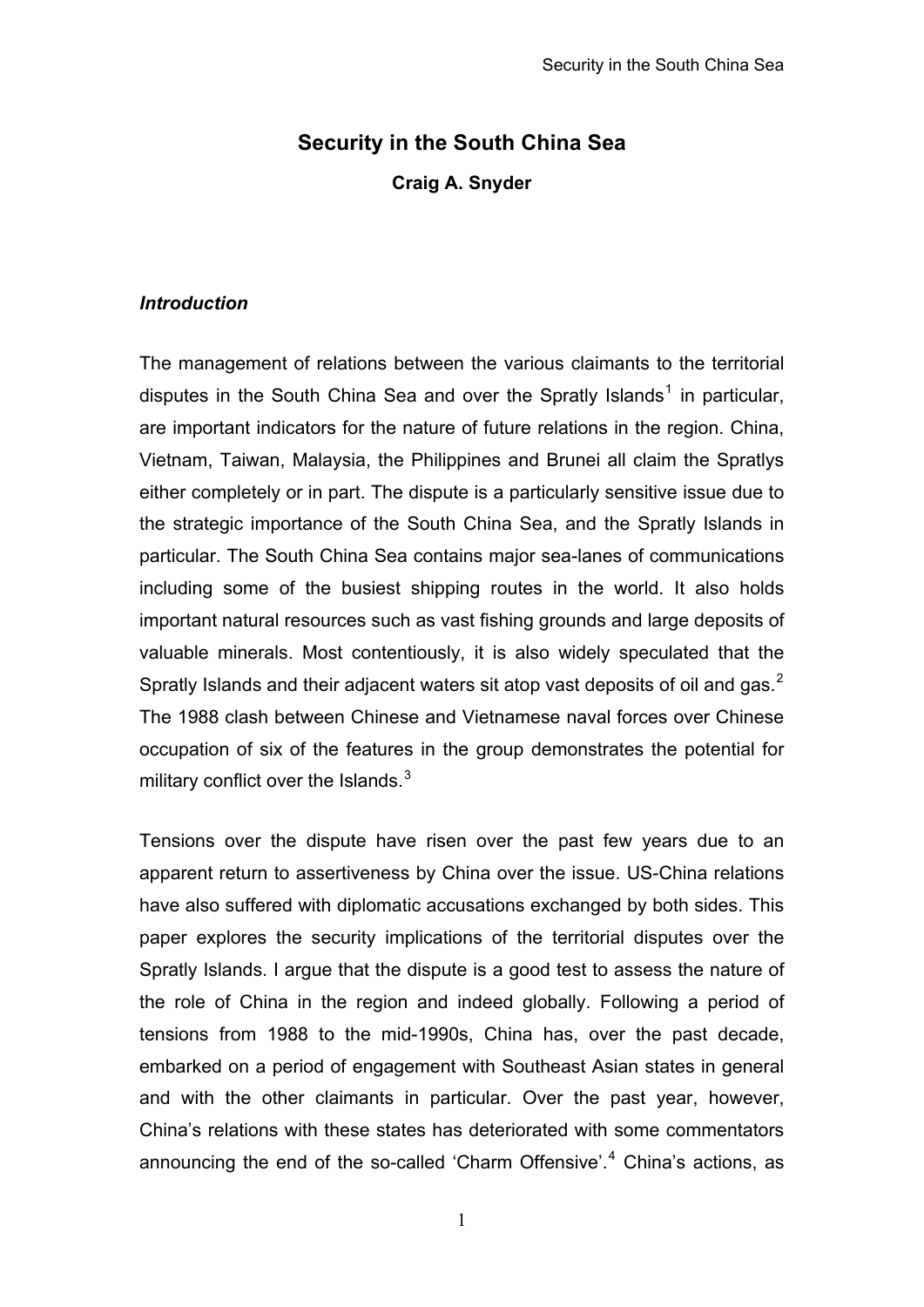the largest claimant as well as a potential regional hegemon, are understandably the focus of many of the regional actors even though the other claimants have made similarly provocative moves since 1995, when China's occupation of Mischief Reef was discovered<sup>[5](#page-18-4)</sup>, such as occupying features, building lighthouses, airstrips and even diving resorts in the disputed area.

#### *Diplomatic Approaches to Security in the South China Sea*

Over the past 15 years a series of diplomatic approaches to preserve regional peace and stability through the gradual adoption of confidence- and securitybuilding mechanisms have been initiated. In the South China Sea this approach has had some success in reducing the level of enmity among the littoral states through the creation of joint development projects and increased transparency in foreign and defence policies of the various claimants. In 1994 the then Philippine President, Fidel Ramos argued for the increase in intergovernmental contacts, as well as joint resource development in the Spratlys in order to reduce tension in the region. Following a meeting with the then Vietnamese Prime Minister, Ramos reported on the two countries acceptance of this cooperative approach. 'We agreed on the need to devise confidencebuilding mechanisms - cooperative ventures in the area - that will assure the claimant countries and the rest of the region that the South China Sea can be transformed from waters of contention to an area of cooperation'. Elaborating on this statement, the then Philippine undersecretary for Foreign Affairs, Rodolfo Severino stated that this confidence-building would be conducted in the Asian way, which is 'gradual, step by step, in a consensual manner.' He added that the two leaders also agreed to encourage a wide range of informal contacts between the claimants. These would range from the national leaders to local military commanders. $^{\circ}$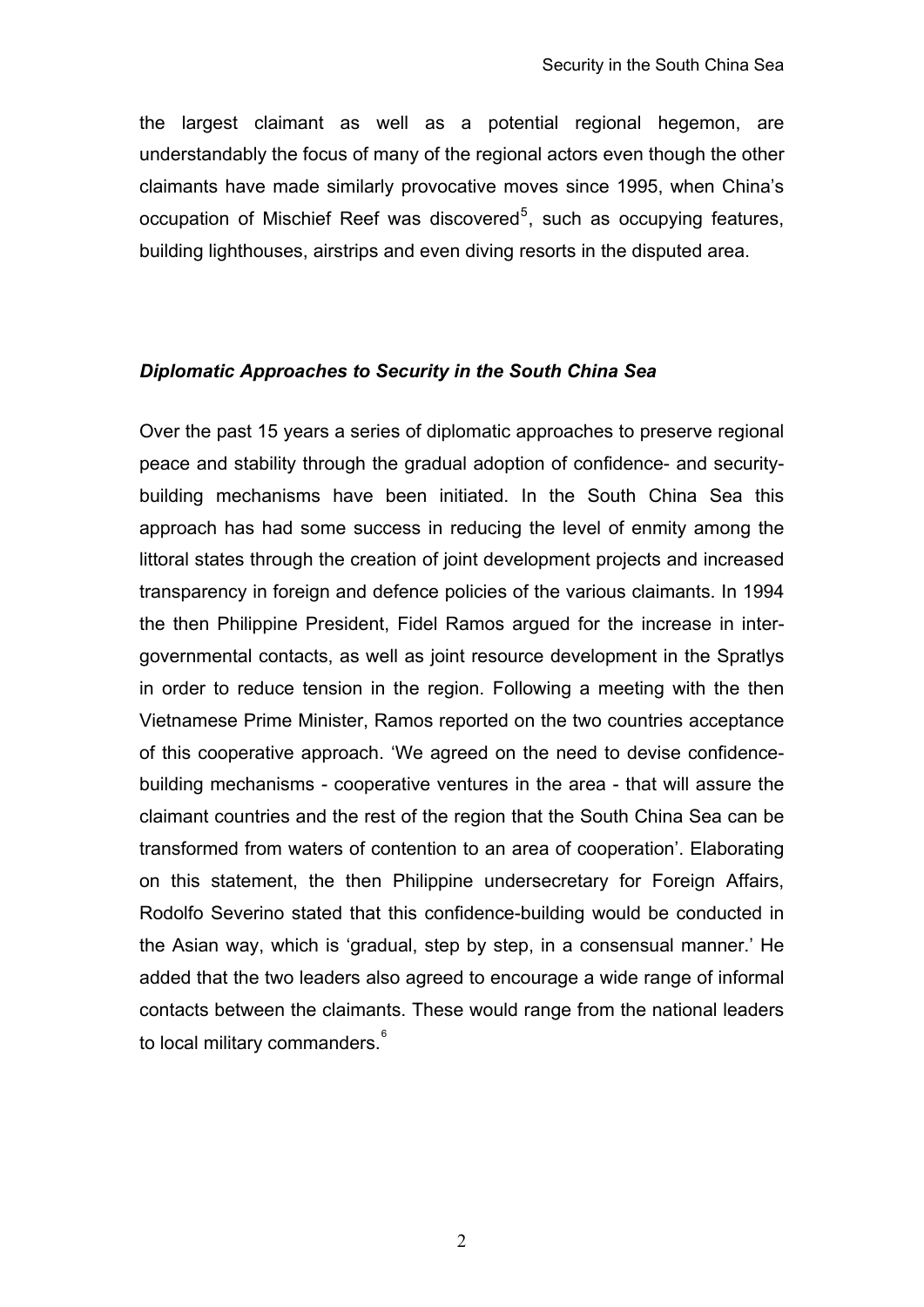### *Chinese Engagement post-Asian Financial Crisis*

While China in the past has been reluctant to engage in multilateral regional security approaches this changed following the 1998 launch of its 'New Security Strategy'. In this the Chinese advocated an approach to safeguard its independence and sovereignty by creating an international environment favourable to its economic reforms and modernisation efforts, and to maintain world peace and foster common developments. As a result China has instigated what many called a 'Charm Offensive', (or what *The Economist* refers to as 'Smile Diplomacy') with the Southeast Asian states.<sup>[7](#page-18-6)</sup> Renato Cruz De Castro argues that this represents a Chinese policy of being a 'cooperative hegemon'. Cooperative hegemons seek to neutralize the balance of power mechanism through cooperation rather than counter-balancing acts. 'Faced with a more powerful hegemon with more resources and a powerful military, a cooperative hegemon will not form a counter-hegemonic coalition. Rather, it may set up a formalized cooperative regional substructure to neutralize the more powerful traditional hegemon'.<sup>[8](#page-18-7)</sup> The strategy of a cooperative hegemon is to use economic influence such as the granting of favours to small states through side-payments. The cooperative hegemon will also allow some political freedom for the smaller states by giving them a 'seat at the table' in an asymmetrical regional organisation. China achieves this through promoting ASEAN access to China's growing economy, increased Chinese political and economic engagement with the ASEAN states through the ASEAN plus Three and ASEAN Regional Forum.<sup>[9](#page-18-8)</sup>

While in the past the Chinese were fearful of smaller states using multilateral fora to punish and constrain China, the Chinese are increasingly adept at using these fora to advance their policy objectives throughout Asia but with the Southeast Asian states in particular. In overcoming this fear of multilateralism the Chinese have had to ignore or rise above their political culture and national historical experiences that made them reluctant to engage in multilateral regional security organisations. In the South China Sea, China was especially concerned over three trends. First, many of the littoral states were increasing their military procurement with a particular focus to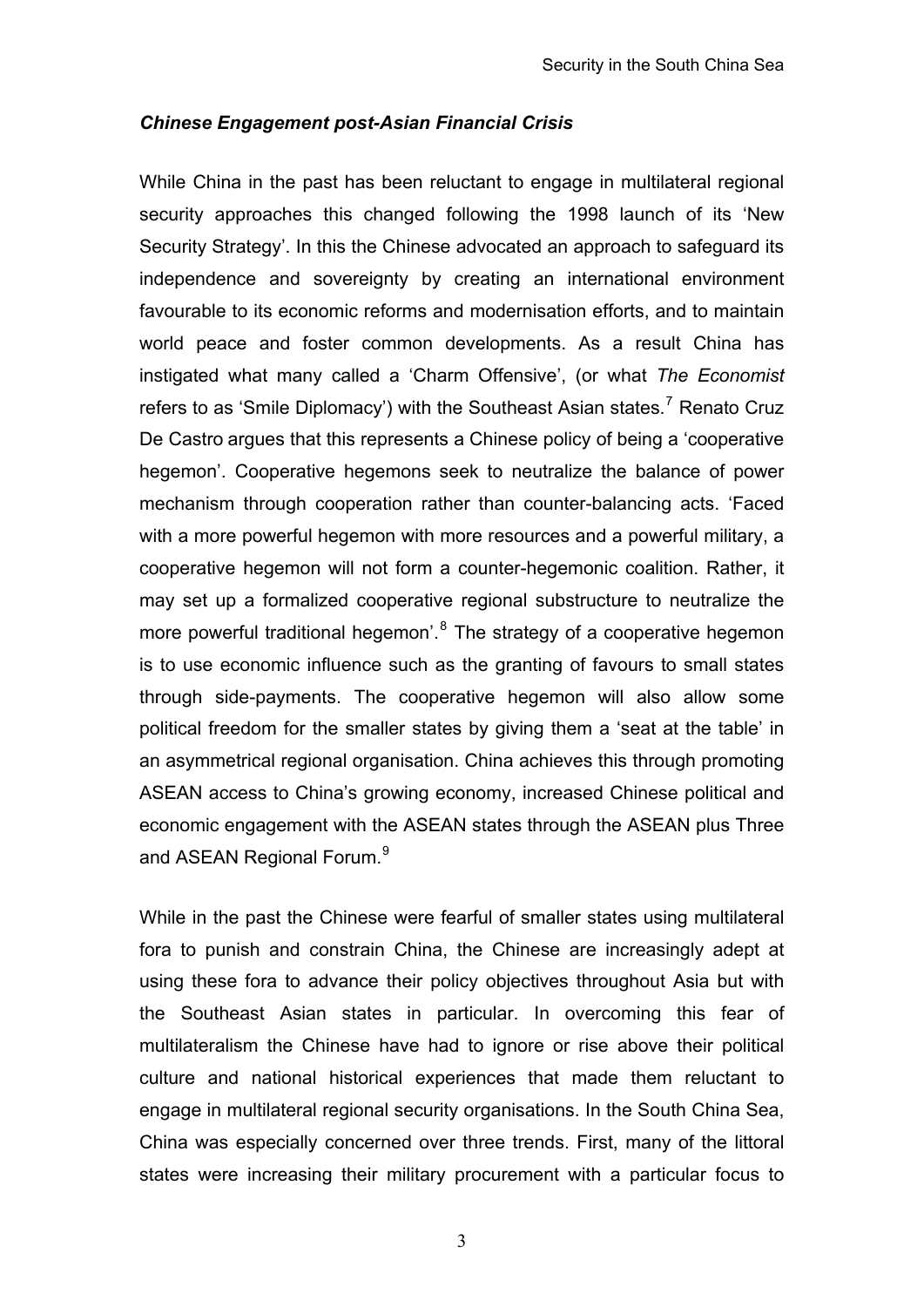extend their maritime capabilities. This was occurring for several reasons such as the reduction in the US presence in the region, their economic recovery from the 1997-8 Asian Financial Crisis and the increased role and responsibility that the UN Convention on the Law of the Sea (UNCLOS) gives the littoral states over their territorial waters and exclusive economic zones (EEZs). Second, China was concerned with the ASEAN states' preference to internationalize the dispute. For the Chinese they felt that by including the South China Sea disputes on the agenda of international fora such as the ARF the dispute became much more internationalised. By including regional and extra-regional powers such as the US, Japan, Canada and the European Union in the discussion there was a concern that international sympathy would be with the smaller claimants. China was also concerned with the ASEAN states' attempts to draw the United States and Japan more directly into the dispute. This played into the Chinese fears that the United States was seeking to reassert its hegemony in the region with the ultimate goal of 'containing' China. Third, China feared the other claimants were in collusion with one another to restrict Chinese interests in the region.<sup>[10](#page-18-9)</sup>

China's previous reluctance to internationalise the dispute was evident following the discovery of the Chinese occupation of Mischief Reef in 1994. China turned down the Filipino proposal to host a multilateral conference on the Spratlys and said it would only consider bilateral negotiations with the individual claimants. One reason that China was reluctant to internationalise the dispute is that the Chinese leadership felt that China was unjustly branded the aggressor in the South China Sea. In 1995 Qian Qichen, the then Chinese foreign minister, sought to allay concerns in the region over a perceived Chinese drive for hegemony. He highlighted China's desire to play a positive role in maintaining regional peace and stability. Qian stated that 'China will never threaten or invade other countries. Instead, it will always be a positive factor for world peace and development'.<sup>[11](#page-18-10)</sup> China does not consider itself the aggressor in the South China Sea in that it has only relatively recently pursued its national interests in the area. Rather, China's enemies took advantage of Chinese weakness in the past to press their claims in the region. Moreover, the others have continued to increase their occupation and control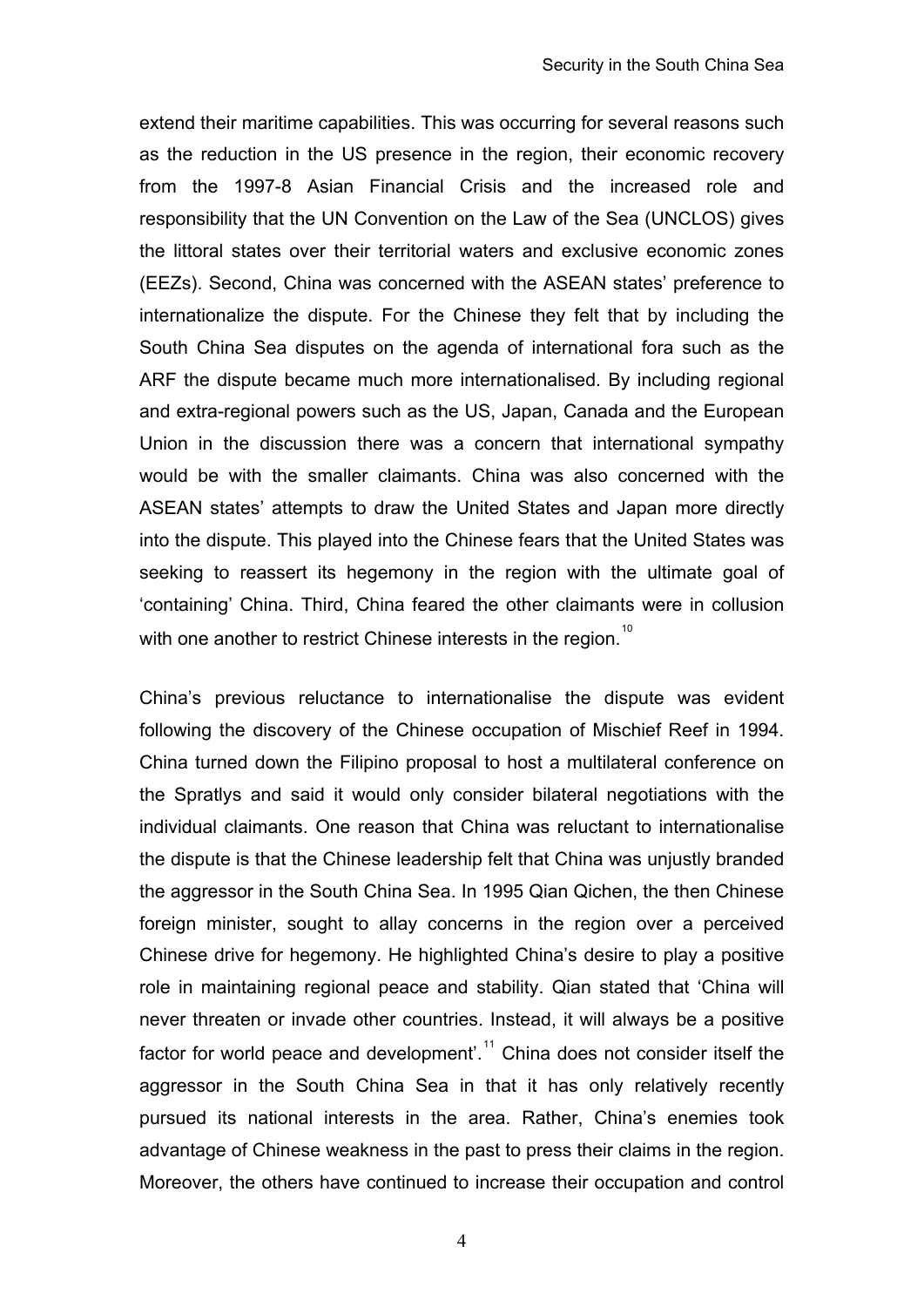of parts of the disputed area while talking about the need for a peaceful settlement of the dispute.<sup>[12](#page-18-11)</sup>

The Chinese were slow in accepting the multilateral approach as there was a great deal of uncertainty among the Chinese decision makers between not wanting to be isolated in the region while at the same time not wanting to give in on historical national issues. This ambiguity can be seen in a much-quoted 1992 statement by Qian Qichen where he stated, 'We can seek a solution to these issues through negotiations. When conditions are ripe, we can start negotiations. When negotiations are not ripe, we can shelve these disputes'.<sup>[13](#page-18-12)</sup> While at the time this was seen as evidence of Chinese aggressive intentions in the region, it can also be interpreted to indicate unwillingness by the Chinese to press the sovereignty issue when the other claimant states were galvanised in their opposition to China. When this occurs, Qian argues, the sovereignty issue should be 'shelved' while the claimants engage in exploring the potential for joint development projects and the like in the disputed area.

Li Mingjiang argues that the Chinese strategy in regards to the South China Sea is one of balancing their economic development needs with issues of security and sovereignty. As such, the Chinese have promoted greater relations with Southeast Asian states, in particular, as they are seen as important trade and investment partners for the development of China's economic sector. Likewise, by engaging with the Southeast Asian states China can constrain these states in regards to forcing a decision on the question of sovereignty, something that could potentially lead to a breakdown in relations between the ASEAN claimant states and China. Such tensions could also increase the involvement of extra-regional powers such as the United States that would be detrimental to Chinese interests.<sup>[14](#page-18-13)</sup>

Following a decade of engagement with ASEAN, China has begun to not only appreciate the value of the multilateral approach they are actively proposing ways to extend this cooperation. The Chinese have been successful in limiting the multilateral discussion on the South China Sea to the low politics issues of search and rescue, and joint scientific research activity, rather than on any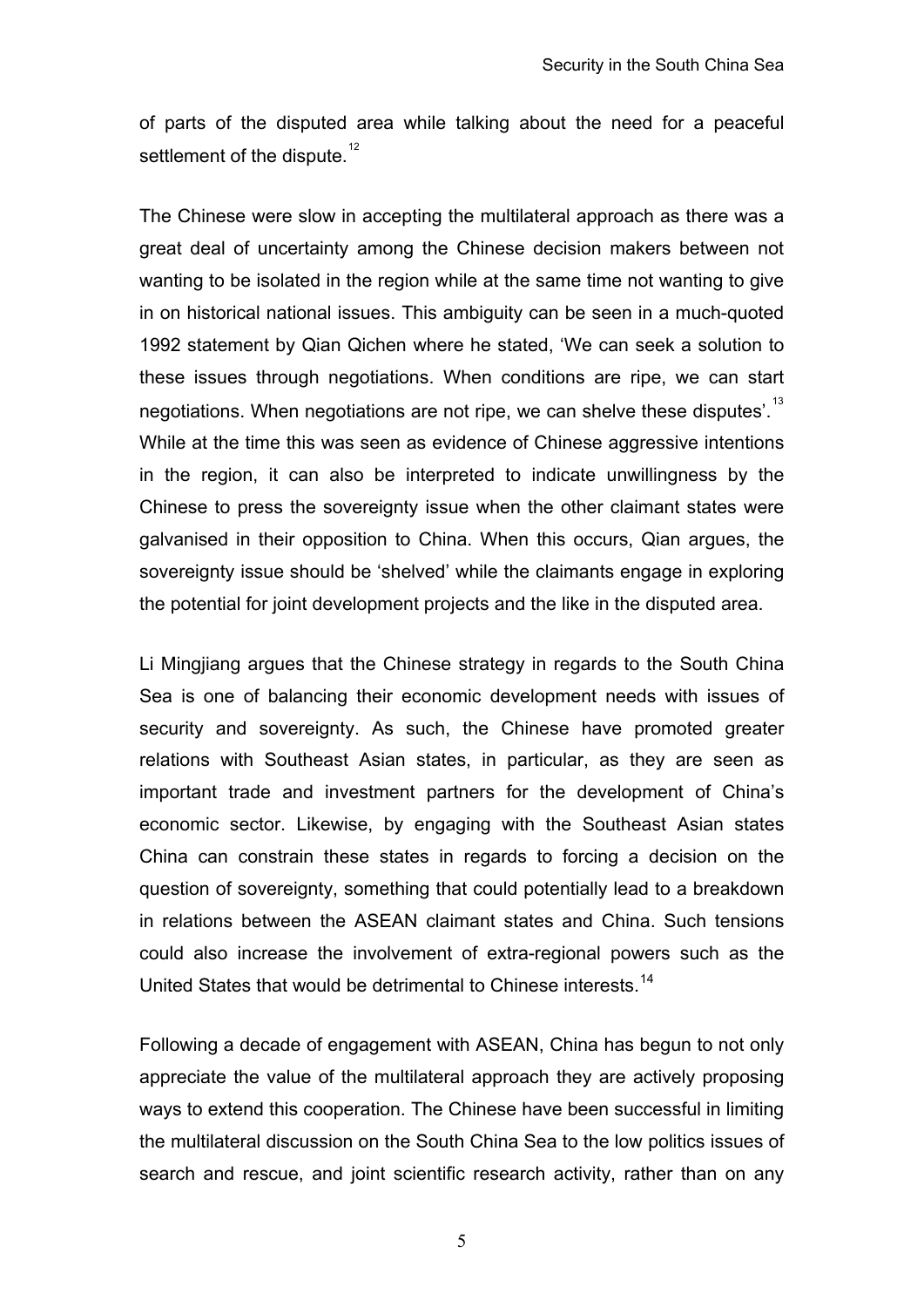negotiation on issues that would affect the sovereignty claims of the various states. However, at the 2006 ASEAN-China Summit in Nanning, the Chinese Premier Wen Jiabao indicated that China was ready to expand its cooperation with the ASEAN states to include a military dimension. He called for expanded military dialog and exchanges, practical defence cooperation and joint development of the South China Sea. He also called for closer collaboration in maritime security, search and rescue, disaster relief, counter-terrorism and curbing transnational crime.<sup>[15](#page-18-14)</sup> However, the Chinese are unlikely to agree to any formal attempt to resolve the dispute through multilateral fora as this would need to include Taiwan that China does not recognise as an independent state.

# *ASEAN Led Approaches*

There have also been several attempts by the ASEAN states to promote diplomatic mechanisms to address the issue. The Chinese occupation of Mischief Reef sparked greater interest in the Spratlys among the ASEAN states and led to a more coordinated ASEAN response to developments in the South China Sea. In 1992 at the ASEAN Ministerial Meeting in Manila the members issued a Declaration on the South China Sea. This 'Manila Declaration' as it has become known adopted the commitment not to resort to force to resolve disputes. The declaration also called on all the claimants to exercise self-restraint in the South China Sea and not to make any provocative or destabilizing moves in the area.<sup>[16](#page-18-15)</sup>

In response to the 1994 Chinese occupation of Mischief Reef, the ASEAN states once again raised the issue of a common ASEAN position on the South China Sea. In the period immediately following the announcement of the occupation, the various ASEAN leaders issued statements condemning the Chinese actions. The first indication of a growing consensus among the ASEAN members was at the ASEAN Defence Cooperation/Coordination meeting held in Manila in March 1995. At this meeting, the representatives of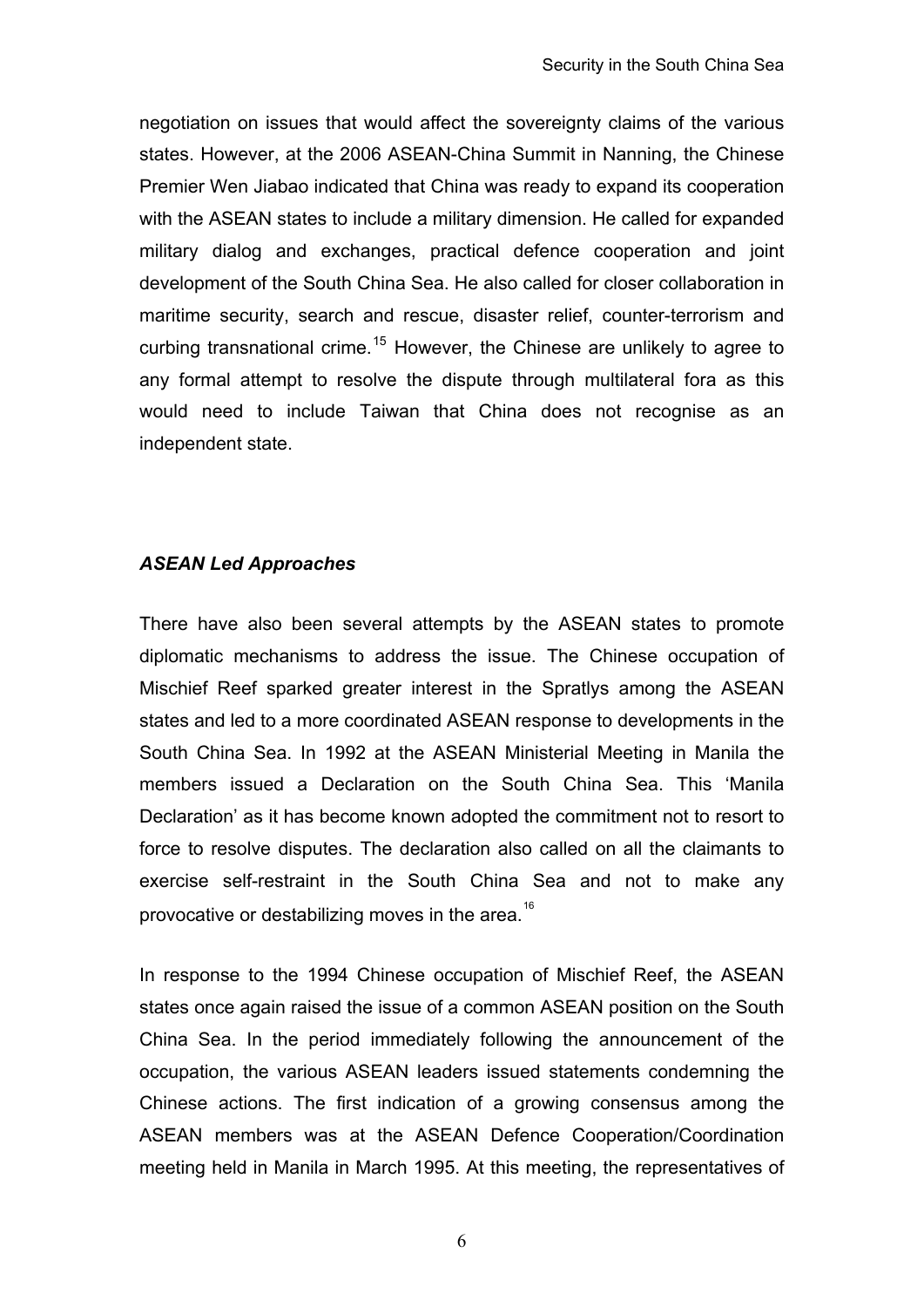the ASEAN member-states issued a statement that reiterated the 1992 Manila Declaration and called on the claimants not to make any further moves that would destabilise the situation.<sup>[17](#page-19-0)</sup>

However, the ASEAN position on the Spratlys is not particularly strong or well developed, as there is little consensus among the ASEAN states as to the legal status of the Spratlys. The ASEAN attempts to maintain cohesion on the Spratlys issue has put an enormous strain on the association. While ASEAN is considered an effective regional economic and political grouping, it has not been able to match its successes in these fields with any form of conflict management mechanism.<sup>[18](#page-19-1)</sup> Tension and mistrust is rampant among the ASEAN membership and many have not been able to resolve bilateral or multilateral disputes over territorial delineation with each other in their own territorial waters, let alone in the Spratlys. Each of the ASEAN claimants to the Spratlys has as much of a dispute with the other ASEAN claimants as they have with China. While being unable to resolve these intra-ASEAN disputes, the ASEAN members have been successful in reducing tensions. Indeed the ASEAN members have developed an 'ASEAN Spirit' among themselves in which they have pledged not to use force to resolve their differences and not to allow these disputes to interfere with their cooperation on economic and political issues.

The next major milestone was in 2002 with the signing of the 'Declaration on the Conduct of Parties in the South China Sea' between all of the ASEAN states and China. While the declaration was in essence a re-statement of the 1992 Manila Declaration, it was significant in that it was the first time the Chinese formally signed on to these principles. While the declaration was short of a formal 'Code of Conduct' for the region, it was an important step in the process towards an eventual resolution to the dispute. During the negotiations the major sticking point was over the territorial scope of the agreement. China wanted to restrict the agreement to the waters around the Spratly Islands while the Vietnamese also wanted to include the Paracel Islands.<sup>[19](#page-19-2)</sup> The Malaysians were reluctant to include a geographic reference or to include a restriction on improving the infrastructure on already occupied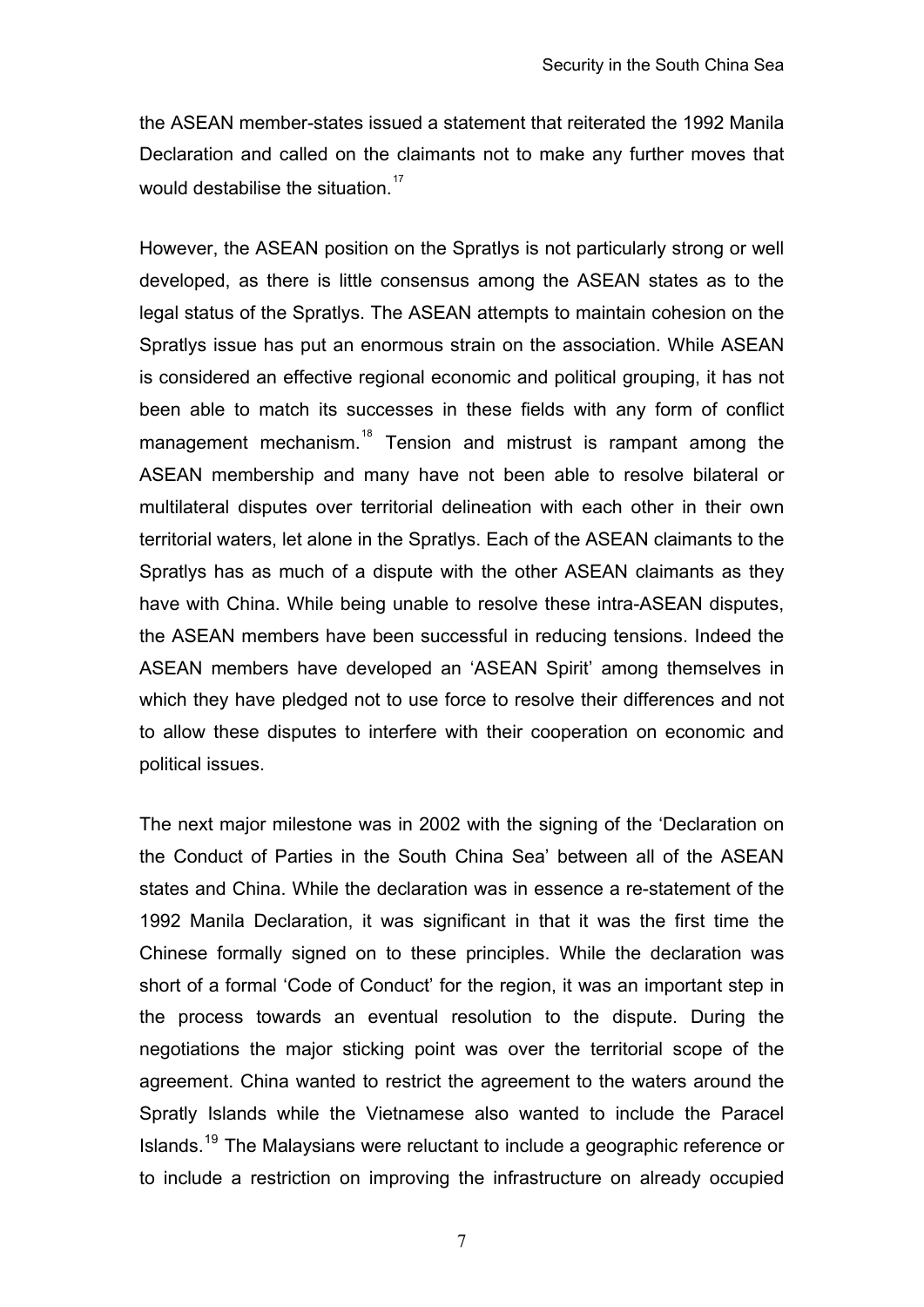features. For Malaysia the concern was that their 1998-99 occupation of Investigator Shoal and Erica Reef, which was in technical violation of the 1992 Manila Declaration, would be raised and they would be pressured to withdraw from these features. In the end, no geographic reference was included in the declaration except for the title, which implies a broad coverage but is sufficiently vague to allow some flexibility for various states.

### *Bilateral and Trilateral Negotiations*

In addition to the multilateral discussions several bilateral and trilateral initiatives have also been developed. These have ranged from bilateral codes of conduct for state action in the area to the establishment of bilateral working groups to discuss territorial boundary issues. While other claimants have engaged each other on a bilateral basis, the primary proponent of the bilateral process has been China. The bilateral talks, that China hosts with the other claimants, have had some success in reducing tensions, primarily between China and Vietnam and China and Malaysia. There is, however, some concern over the utility of bilateral discussions between the Chinese and the smaller South China Sea littoral states. Jusuf Wanandi, the Chairman of the Center for Strategic and International Studies in Indonesia, warned of the dangers of bilateral discussions with China stating that the Chinese 'will divide us and clobber us one by one'. $20$ 

# *Philippines-China*

Despite the Filipino preference for a multilateral approach, they have engaged with the Chinese on a number of bilateral agreements. In 2004 the Philippines and China agreed to allow their state oil firms to undertake a joint seismic exploration in part of their overlapping territorial claims. The agreement was signed during a three-day state visit by the Philippines President Gloria Arroyo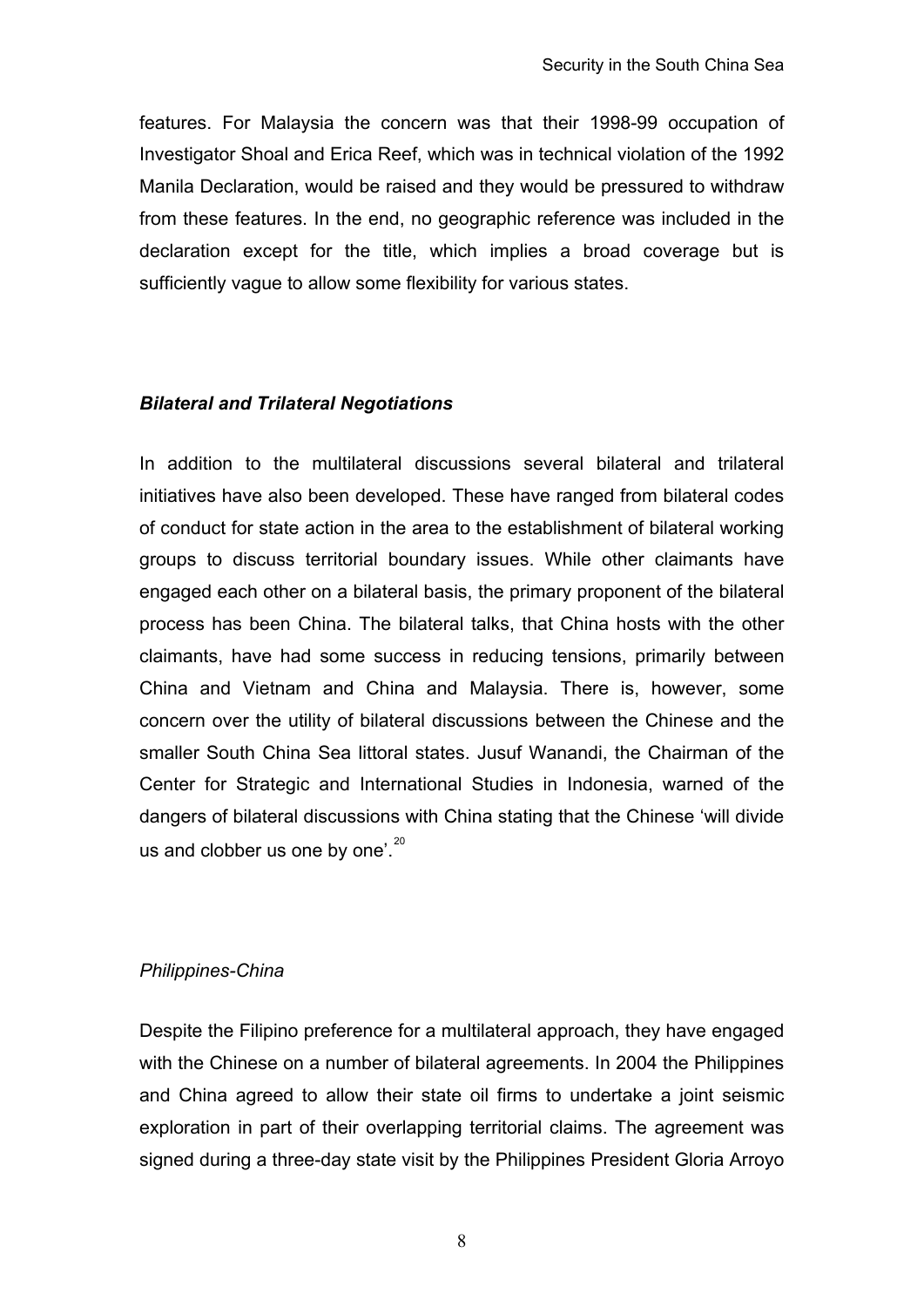in early September where the two states also signed an agreement to combat illegal fishing in the disputed area.<sup>[21](#page-19-4)</sup> In late September of that year the Philippine's Secretary of National Defense, Avelino Cruz stated that China and the Philippines had also agreed to establish an annual security dialogue. Cruz stated that the purpose of the talks were to 'pinpoint areas where we can have closer cooperation, like exchange of training and mutual help in sea disasters'.<sup>[22](#page-19-5)</sup> This agreement came under a high degree of scrutiny and criticism especially from the press and members of the Philippines legislature when its details were leaked to the press in February 2008. The concern was that the Philippines effectively surrendered part of its sovereignty to the Chinese (and the Vietnamese when the agreement was expanded) by including in the joint exploration area parts of the Philippine's continental shelf and EEZ that is not part of any claim by either China or Vietnam. Barry Wain argues that '[t]hrough its actions, Manila has given a certain legitimacy to China's legally spurious "historic claim" to most of the South China Sea'.<sup>[23](#page-19-6)</sup>

#### *China-Vietnam*

The Chinese also made conciliatory moves with the Vietnamese. The two have created a working group to discuss their joint maritime boundaries. In 1993 they agreed not to resort to force to settle any of their border disputes on land or at sea.<sup>[24](#page-19-7)</sup> This was reiterated in May 1995, when Qian Qichen and Nguyen Manh Cam, the then foreign ministers of China and Vietnam respectively, met in Beijing and issued another statement agreeing on the need to settle the territorial disputes in the South China Sea through negotiations.<sup>[25](#page-19-8)</sup>

This cooperation was expanded when in March 2005 Vietnam agreed to join the Chinese-Filipino joint marine seismic surveys. In this, the three national oil companies agreed to a three-year Joint Marine Seismic Undertaking (JMSU) in a portion of their mutually overlapping claims in the Spratlys.<sup>[26](#page-19-9)</sup> In December 2007 the three cooperating national oil companies announced that they had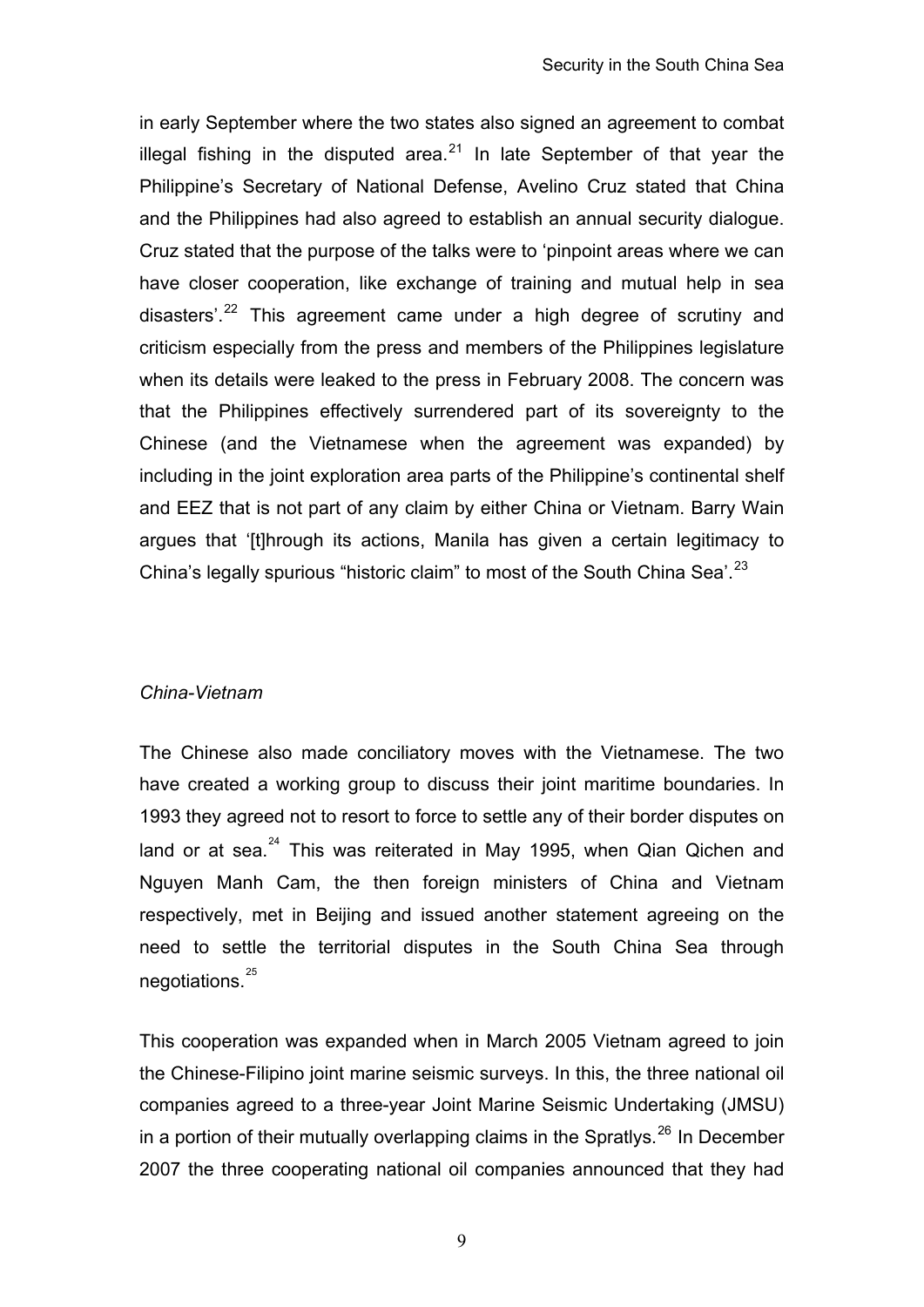completed the first phase of the seismic survey covering 11,022 line kms and were preparing to conduct the second phase that will cover 11,300 kms after 'encouraging' results from the first phase. In addition, in a meeting between Philippine President Arroyo and Chinese Premier Wen at the Leaders Summit of the Association of Southeast Asian Nations in Singapore the two expressed their interest in expanding the joint exploration on a 'development level'. $27$ Again, Barry Wain is critical of the implications of this agreement arguing that the Philippines in particular have given up too much. Citing Mark Valencia, Wain claims that around one sixth of the joint survey zone is outside any Chinese or Vietnamese claimed area.<sup>[28](#page-19-11)</sup>

The three states have also agreed to increase cooperation in the area to protect their respective fishing fleets from pirate attacks following a May 2006 incident where four Chinese fishermen were killed in an apparent pirate attack. Speaking after a meeting with his Chinese and Vietnamese counterparts the Chief of Staff of the Philippines armed forces, General Generosa Senga stated that, '[w]e have agreed that we will continue our direct communication in the area so that these problems ... piracy, smuggling, transnational crimes ... can be resolved'.<sup>[29](#page-19-12)</sup>

Jörn Dosch argues that Vietnam has become sceptical of the multilateral approach based on consensus-building and the non-binding commitment to the non-use of force. He argues that for Vietnam, such approaches lost their credibility in advancing Vietnam's interest in the South China Sea, when the Philippines signed its bilateral deal with China in 2004. Even though Vietnam joined the agreement in 2005, it does not represent a success for the diplomatic approach. Rather the agreement demonstrates an international environment where the various Southeast Asian states compete in a zero-sum environment for Chinese preference and favours.<sup>[30](#page-19-13)</sup> Dosch argues that this view was confirmed by a Chinese government official who stated that, '[w]hen we signed the agreement with the Philippines in 2004 it meant that Vietnam had fallen behind. And although Vietnam joined the agreement later, we are still more advanced in our negotiations with the Philippines. We are also speaking to Malaysia but these talks are less developed than those with the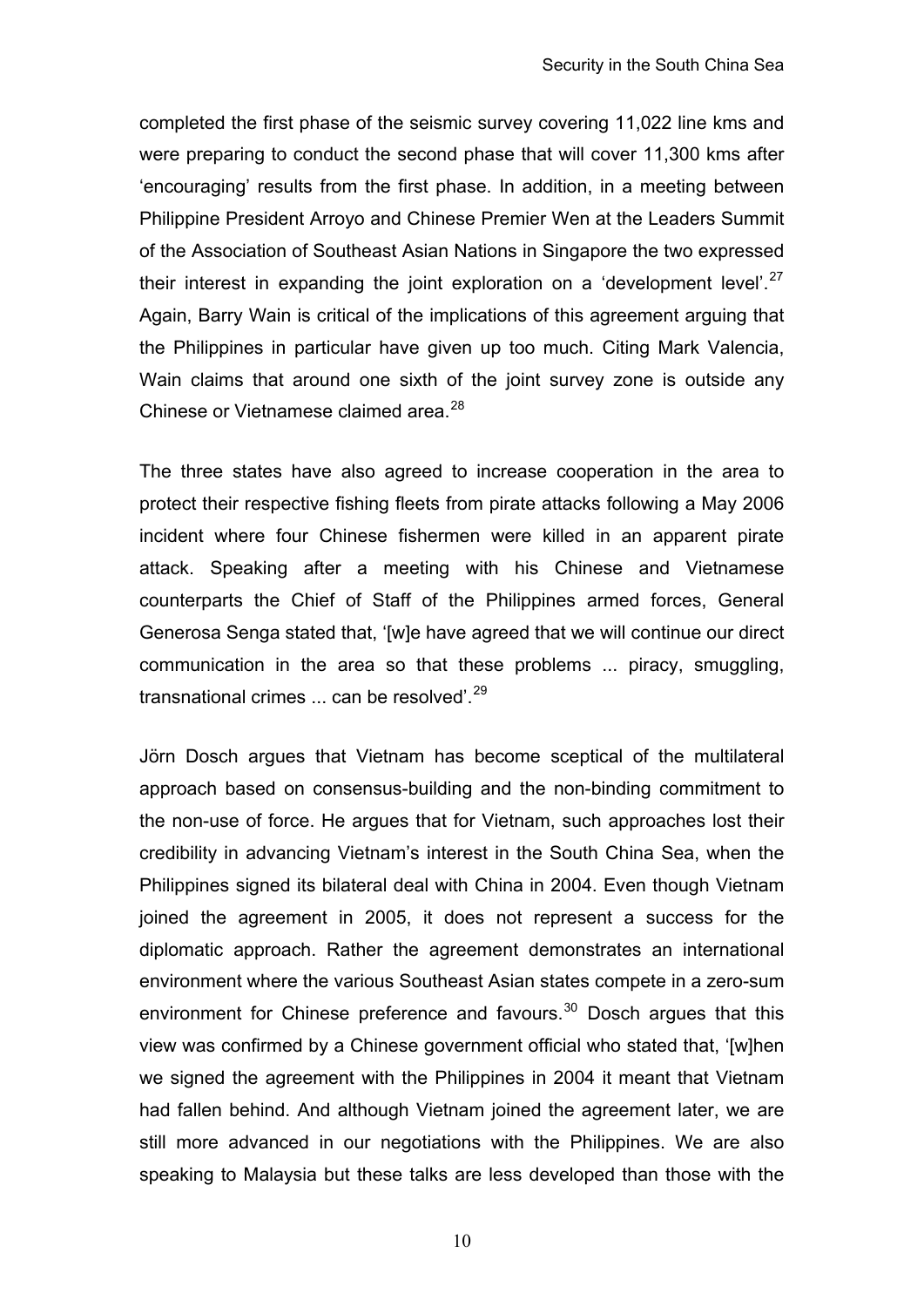Philippines and Vietnam.'[31](#page-19-14)

This lack of norm building can be seen in the increase in tensions between China and Vietnam as recently as December 2007 when China announced plans to establish a new administrative zone called Sansha covering the Spratly Islands, Paracel Islands and the Macclesfield Bank. To voice their displeasure at this, groups of Vietnamese citizens held protests over two weekends outside the Chinese Embassy in Hanoi and the Consulate in Ho Chi Minh City.<sup>[32](#page-19-15)</sup> In addition, relations were strained between the two in April 2007 over a Vietnamese plan to develop the Moc Tinh (Block 5.3) and Hai Thach (Block 5.2) gas fields and to build a gas pipeline from these gas fields to the Vietnamese mainland. The Chinese protested this development, although not in a formal statement but rather in response to a reporter's question during an unrelated press conference. When asked about the Vietnamese announcement the then Chinese foreign ministry spokesman, Qin Gang stated that 'China has irrefutable sovereignty over the Spratly Islands and neighbouring marine areas. With everyone's hard work, at present the situation in the South China Sea is stable. Vietnam's series of new actions [are] infringing on China's sovereignty, sovereign power and administrative rights in the Spratly Islands, [and] goes against the important consensus reached by [the] leaders of the two countries on the maritime issue.<sup>[33](#page-19-16)</sup> This follows the 2007 Chinese announcement that it would allow PetroChina to drill exploration wells in the Huaguang trough area<sup>[34](#page-19-17)</sup> and a Vietnamese announcement in January 2007 that PetroVietnam would carry out joint operations with the US oil company ExxonMobil in an area (Blocks 117, 118 and 119) which overlaps the PetroChina's exploration area in the Huaguang trough.

#### *Malaysia-China*

Malaysia has been the most supportive of bilateral discussions on the issue with China. Malaysia is in a unique situation in that its claim, aside from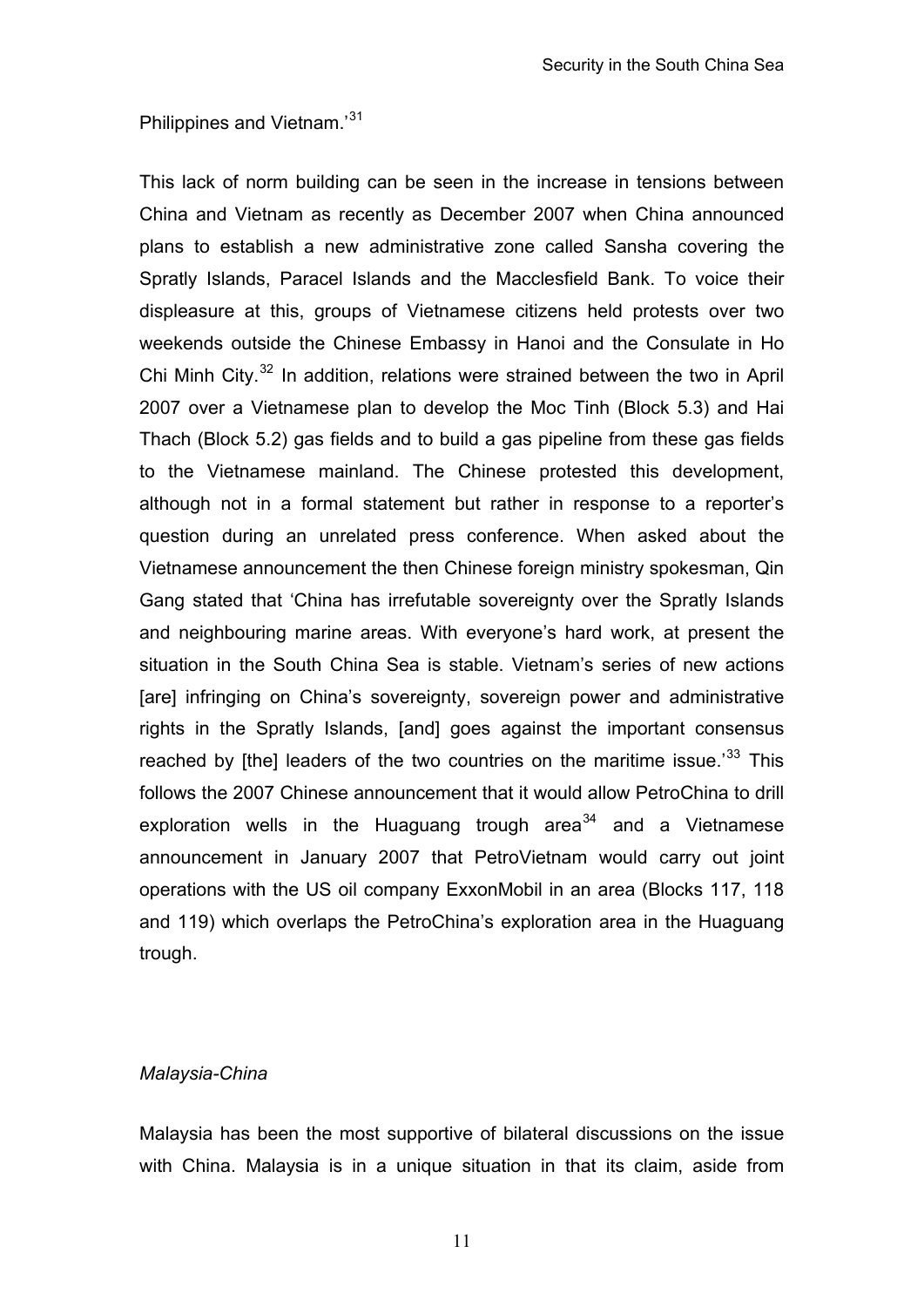Brunei, is the farthest away from the Chinese mainland. As such, the Malaysians feel that they will be able to retain most, if not all, of their claim area under a bilateral deal with China. The then Malaysian Prime Minister, Mahathir Mohamad stated in August 1993 that as Malaysia claims 'only a few underwater atolls' China is willing to discuss the issue in a bilateral meeting.<sup>[35](#page-19-18)</sup> As the Malaysian claim area is so far from China the Malaysian's are also confident that the Chinese would not be able to occupy forcibly the features within the Malaysian claim. Abdul Razak Abdullah Baginda, the Executive Director of the Malaysian Strategic Research Centre argues that China is not a major threat to Malaysia and that he does not envision a scenario in which Malaysia would be forced to defend the islands.<sup>[36](#page-19-19)</sup> Indeed, in November 2004, the Chinese Premier, Wen Jiabao, told the Malaysian Prime Minister that the two countries could jointly develop the South China Sea.<sup>[37](#page-20-0)</sup>

#### *Malaysia-Vietnam*

Malaysia and Vietnam have also increased their bilateral contacts. The two have entered into joint development agreements for disputed areas in the Gulf of Thailand. Malaysia and Vietnam have also discussed the possibility of increasing the level of defence cooperation between them. In March 1996, the Malaysian and Vietnamese Prime Ministers agreed to adopt a series of confidence-building measures designed to increase the level of transparency between the two state's armed forces. In this they agreed to establish a regular pattern of consultations and exchanges of information between the armed forces of each state. This is an important building block to develop the precedents for even greater military-to-military cooperation such as joint exercises. In relation to their respective claims to the Spratlys' Mahathir in a 1996 visit to Vietnam, stated that the Spratlys would not be on the agenda of the meeting between the two leaders, 'we have already discussed that. We have no dispute. Vietnam has Vietnam's part and we have ours'.<sup>[38](#page-20-1)</sup>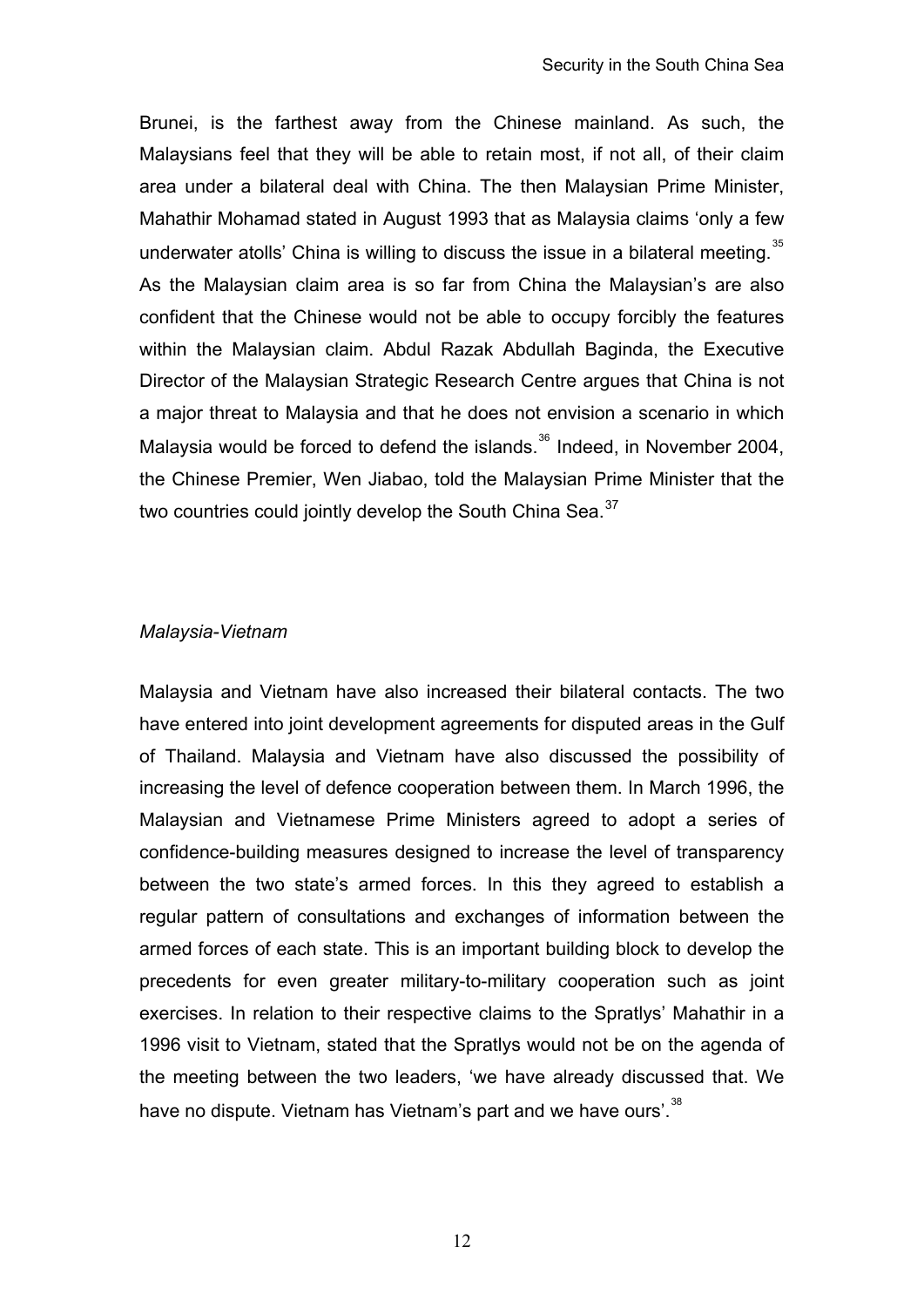In 2009 Malaysia and Vietnam cooperated in drafting a joint submission to the UN Committee on the Limits of the Continental Shelf (CLCS) beyond its 200nm  $E$ EZ.<sup>[39](#page-20-2)</sup> The submission effectively divides the southern part of the South China Sea between the two. China, not surprisingly, responded to this by submitting a *Note Verbale* to the CLCS objecting to the Malaysian-Vietnamese claims. In its protest, China stated that it 'has indisputable sovereignty over the islands in the South China Sea and the adjacent waters, and enjoys sovereign rights and jurisdiction over the relevant waters as well as the seabed and subsoil thereof<sup>'.[40](#page-20-3)</sup>

While the Chinese protest is not in and of itself assertive (or any more assertive than the Malaysian-Vietnamese claim), there are a couple of important aspects of the nature of the protest and the implications of the wording that was used. First, as part of the protest note China attached the 1947 9 dashed line map to its submission. This is important as it was the first formal use of the map by the Chinese government. Second, this seems to clarify the nature of China's claim. By referring to its sovereignty of 'the islands and adjacent waters' it appears that the Chinese are referring to 12nm territorial seas that could possibly be generated from the features, rather than claiming the entire South China Sea as territorial or historic waters.<sup>[41](#page-20-4)</sup> While the legality of the Spratly features to generate territorial seas (let alone EEZs) is highly dubious, the Chinese may be playing a long game by seeking to formalise its claim to the features while also seeking to get international support in changing international law to allow non-island features to generate territorial seas.

#### *Impact on Sino-United States Relations*

The South China Sea dispute has also recently had an impact on Sino-American relations. In March 2010, it was reported that the Chinese told the US that the South China Sea was a "core interest" [42](#page-20-5) related to its sovereignty and territorial integrity (which puts it at the same level as Taiwan and Tibet).  $43$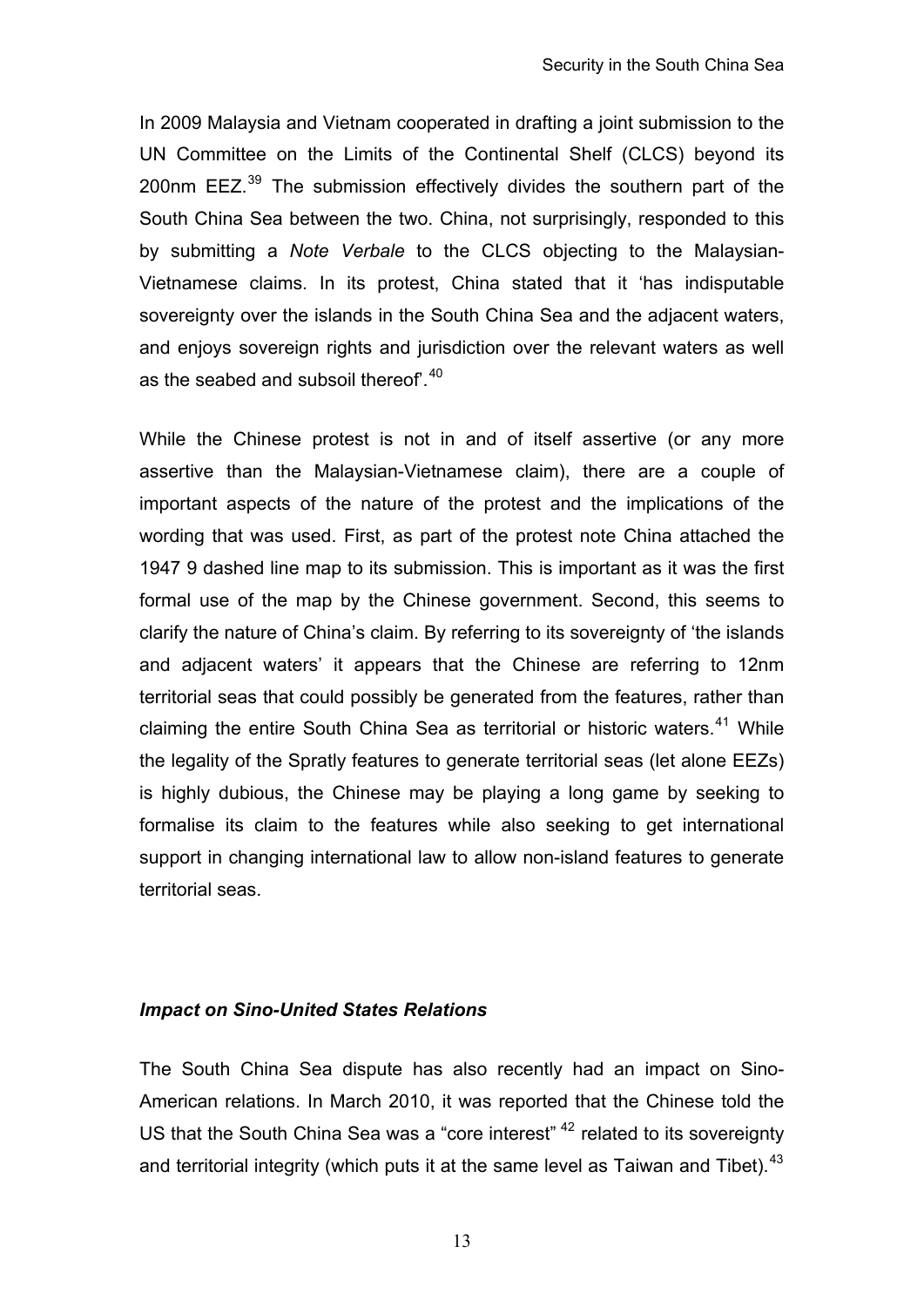In response to this assertiveness the United States responded with US Secretary of Defense, Robert Gates at the Shangri La dialogue meeting in early June 2010 reiterating the US position from 1995 stating '[o]ur policy is clear: it is essential that stability, freedom of navigation, and free and unhindered economic development be maintained. We do not take sides on any competing sovereignty claims, but we do oppose the use of force and actions that hinder freedom of navigation.'44

This message was repeated by the US Secretary of State, Hillary Clinton at the ASEAN Regional Forum in Hanoi on 23 July 2010. Secretary Clinton stated that freedom of navigation through the South China Sea was a matter of US 'national interest'. The US also offered support for 'a collaborative diplomatic process by all claimants for resolving the various territorial disputes without coercion. We oppose the use or threat of force by any claimant.<sup>45</sup> Here both Secretary Gates and Clinton were reiterating long-standing US policy on the issue. In 1992 the US Ambassador to the Philippines, Frank Wisner stated that the US would oppose the use of force and that it would not allow threats to the peace and stability of the area to go unchallenged.<sup>46</sup> Later that year the then US Assistant Secretary of Defence for International Security Affairs, James Lilley commented that the continuing American military presence in the Asia Pacific is an effective deterrent to any aggressive action in the Spratlys even though the Americans have no specific treaty commitments to act in the area. $47$  Further statements in 1995 indicated a strong American commitment to protect international shipping rights through the South China Sea in times of conflict. In May 1995, the State Department issued a statement affirming American interests in maintaining peace and stability in the area and calling on the claimants to intensify their efforts to resolve the dispute peacefully and in accordance to international law. The statement also warned that any action restricting maritime activity in the South China Sea would be of great concern to the United States.<sup>48</sup> Further, in June 1995 Joseph Nye, the then United States Assistant Secretary of Defense for International Security, warned that should freedom of the seas be threatened by any military action in the South China Sea the United States Navy would be prepared to escort and protect civilian ships passing through the area.<sup>49</sup>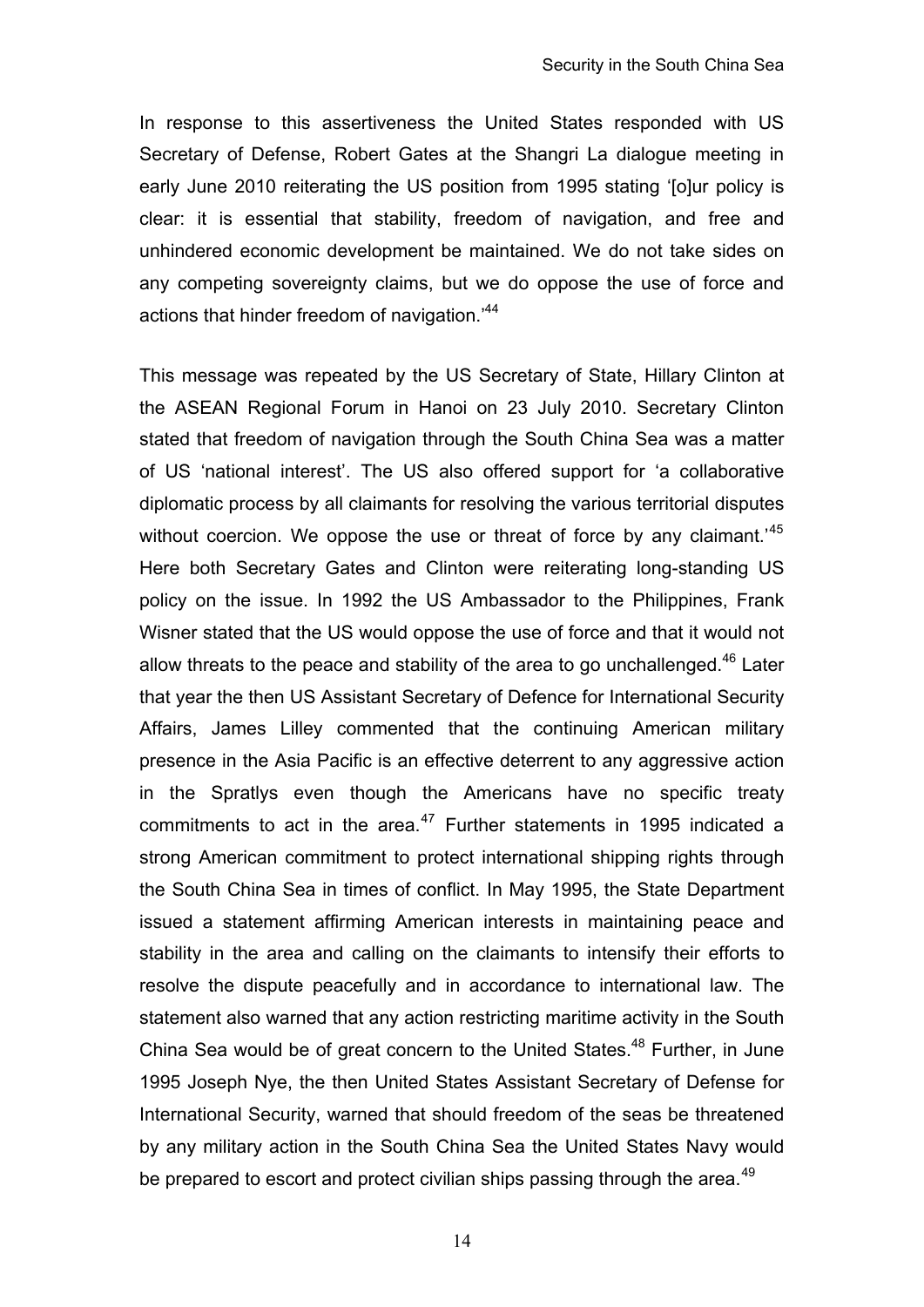While the timing of the 2010 US statements was important, more striking was who said them and where. That the US Secretary of State raised the issue at the ARF was groundbreaking as the Chinese had previously been able to prevent states from raising the issue in such a multilateral forum. The Chinese criticised the US and the other 12 ARF members that subsequently also raised the issue, claiming that the Americans risked inflaming the situation by 'internationalising' what was a bilateral issue. $50$ 

### *Conclusion*

In conclusion, what does this tell us about the role China sees for itself in the region? In many ways, the Chinese behaviour is contradictory. Through engagement with the regional actors the Chinese can seek to shape multilateral mechanisms to achieve their policy objectives while conceding only limited power and influence to the smaller states. However, when adopting a confrontational stance the Chinese risk isolating themselves and building coalitions against them, but they also send explicit signals as to the limits they will allow in any compromise.

Finally, there is a danger of an over emphasis on China. All the claimant states have been provocative at some point and in any sovereignty dispute each of the claimants has to both exercise its sovereignty and dispute any such actions by others. Moreover, this is not a bilateral issue between China and ASEAN. Not all of the ASEAN states are claimants to the Spratlys and those that are have not reached agreement among themselves as to sovereignty. A peaceful resolution to the South China Sea disputes will only be achieved through dialogue between all of the claimants. Whether a third party such as the United States or Indonesia or even a regional organisation such as ASEAN or the ARF, can facilitate these discussions is a matter for the claimants themselves to agree on. In the meantime, China's actions in the South China Sea will continue to be the focus of international attention as a bellwether of the nature of China as a regional and indeed global actor.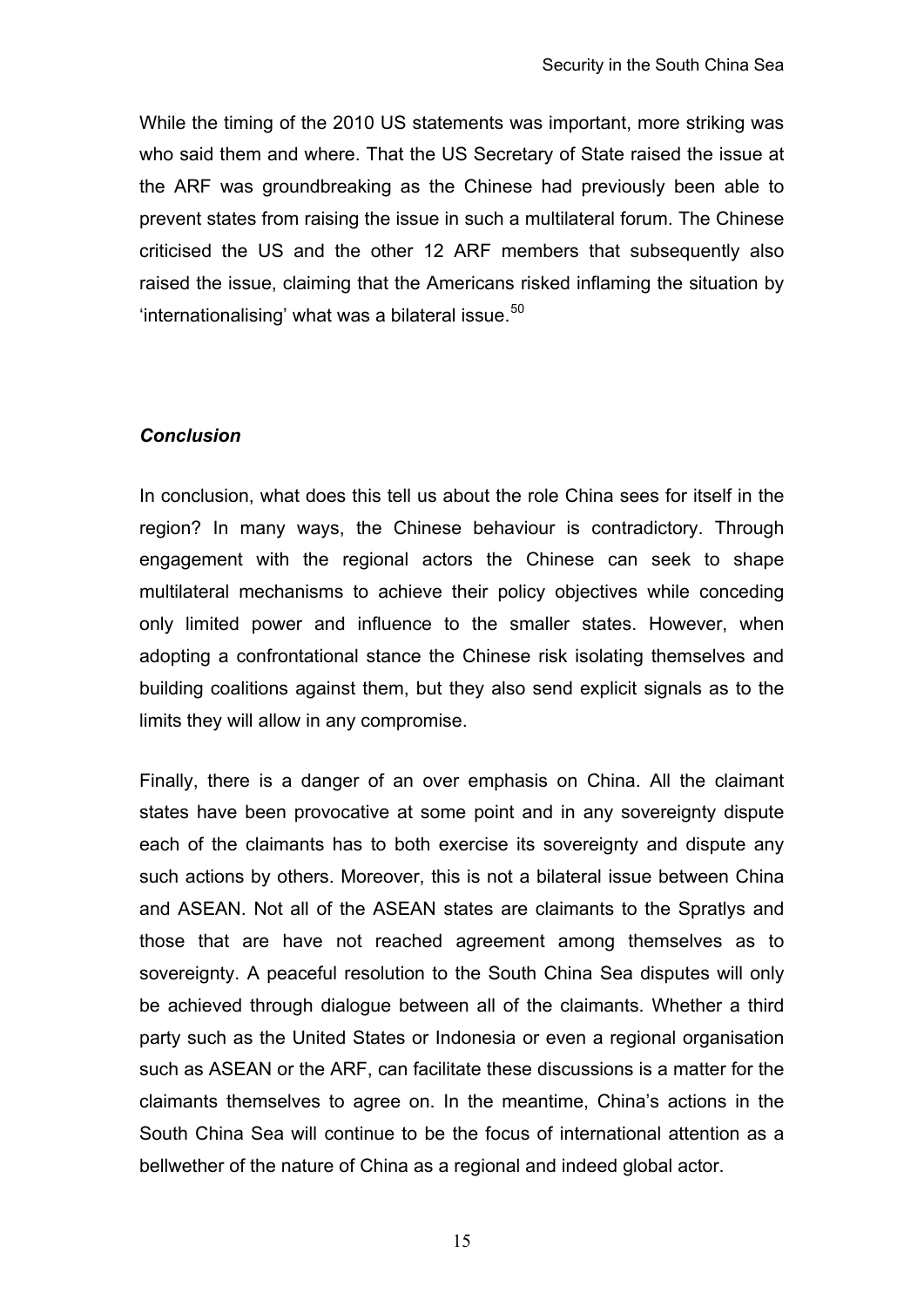#### <span id="page-18-0"></span>**Endnotes**

 $\overline{a}$ 

1 The Spratlys are also called the *Nansha* Islands by the Chinese, the *Truong S*a by the Vietnamese, and the *Kayalaan* Islands by the Philippines. In this paper, in order to avoid confusion I use the English names of the group and any individual features.

<span id="page-18-1"></span> $2$  It needs to be stressed that to date no deposits of hydrocarbons have been discovered in quantities that would be commercially viable to extract in or around the main area of the Spratlys. Nor have any comprehensive geological seismic surveys been conducted of the seabed within the Spratlys that could determine the probability of any hydrocarbon deposits. 3 Marko Milivojevic, 'The Spratly and Paracel Islands Conflict', *Survival* 31, no. 1, 1989.

<span id="page-18-3"></span><span id="page-18-2"></span><sup>4</sup> See Ian Storey, 'China's "Charm Offensive" Loses Momentum in Southeast Asia [Part I]', *China Brief*, 10, no. 9, 29 April 2010; Ian Storey, China's "Charm Offensive" Loses Momentum in Southeast Asia [Part II]' *China Brief,* 10, no. 10, 13 May 2010; and, Ian Storey, 'China's Missteps in Southeast Asia: Less Charm, More Offensive', *China Brief,* 10, no. 25, 17 December 2010.

<span id="page-18-4"></span><sup>5</sup> See Craig A. Snyder, 'The Implications of Hydrocarbon Development in the South China Sea', *International Journal*, 52, no. 1, 1996-7, pp. 142-58; and, Ian James Storey, 'Creeping Assertiveness: China, the Philippines and the South China Sea Dispute', *Contemporary Southeast Asia*, 21, no. 1, 1999, pp. 95-118.

<span id="page-18-5"></span>6 Supapohn Kanwerayotin, 'Hanoi Backs Proposal for Cooperation on Spratlys', *Bangkok Post*, 30 March 1994.

<span id="page-18-6"></span>7 'Smile Diplomacy', *The Economist*, 31 March 2007.

<span id="page-18-7"></span><sup>8</sup> Renato Cruz De Castro, 'Exploring the Prospect of China's Peaceful Emergence in East Asia', *Asian Affairs: An American Review*, 33, no. 2, 2006, pp. 85-102.

<span id="page-18-8"></span><sup>9</sup> De Castro, 'Exploring the Prospect of China's Peaceful Emergence'.

<span id="page-18-9"></span> $10$  Chen Jie, 'China's Spratly Policy: With Special Reference to the Philippines and Malavsia'. *Asia Survey* 34, no. 10, 1994, pp. 896-7.

<span id="page-18-10"></span>11 'China Rejects Concerns of it Becoming Regional Bully', *Agence France Presse*, May 14, 1995.

<span id="page-18-11"></span>12 Ji Guoxing, 'Security in the South China Sea: A Chinese Perspective', *PacNet*, No. 1, 12 January 1995.

<span id="page-18-12"></span>13 'China Says it Open to Negotiations over Spratlys', *The Reuter Library Report*, 20 July 1992.

<span id="page-18-13"></span><sup>14</sup> Li Mingiiang, *Security in the South China Sea: China's Balancing Act and New Regional Dynamics*, RSIS Working Paper, no. 149, S. Rajaratnam School of International Studies, Singapore, 11 February 2008.

<span id="page-18-14"></span>15 Michael Richardson, 'Sovereignty Tussle Key to China-ASEAN Ties', *The Straits Times* (Singapore), 9 November 2006.

<span id="page-18-15"></span>16 'Reacts to ASEAN Declaration on South China Sea', *The Xinhua General Overseas News Service*, 22 July 1992.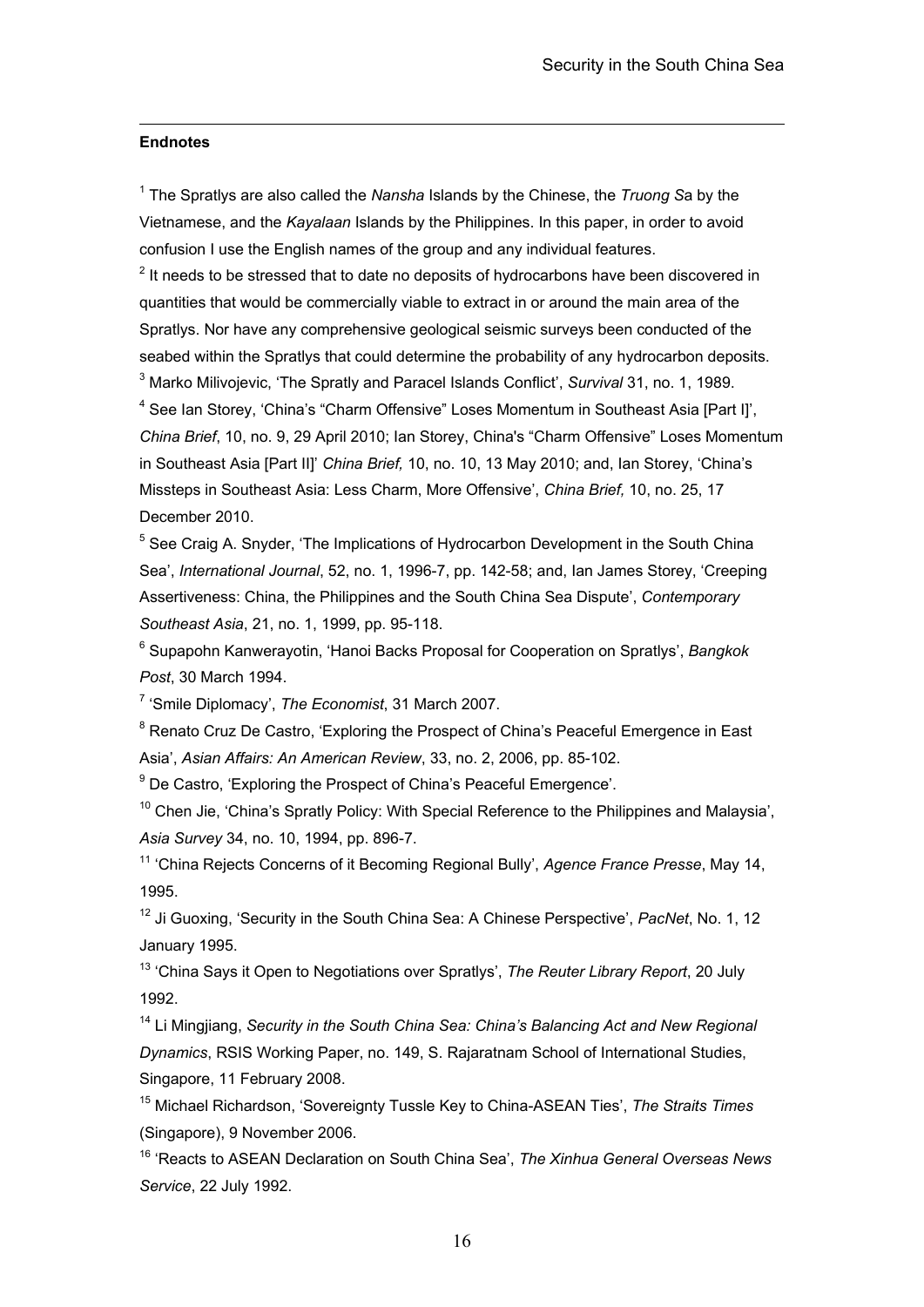<span id="page-19-0"></span> 17 'China Denies Recent Spratly Survey', *Japan Economic Newswire*, 23 March 1995; and, Tim Johnson, 'ASEAN Hails Expansion, But Fears Spratly Dispute', *Japan Economic Newswire* 30 July 1995.

<span id="page-19-1"></span>18 See Amitav Acharya, *A New Regional Order in South-East Asia: ASEAN in the Post-Cold War Era*, Adelphi Paper 279, London: Brassey's for the International Institute for Strategic Studies, 1993.

<span id="page-19-2"></span>19 Clive Schofield, 'A Code of Conduct for the South China Sea?', *Jane's Intelligence Review*, 12, November 2000, pp. 36-40.

<span id="page-19-3"></span><sup>20</sup> Michael Richardson, 'Indonesia Rebuffs China's Claims to Vast Natural Gas Field', *International Herald Tribune*, 12 April 1995.

<span id="page-19-4"></span>21 Benjamin Kang Lim, 'China, Philippines Ink Pacts on Arroyo Visit', *Reuters News*, 2 September 2004.

<span id="page-19-5"></span>22 Manny Mogato, 'Manila, Beijing Work to set up Security Dialogue', *Reuters News*, 30 September 2004.

<span id="page-19-6"></span>23 Barry Wain, 'Manila's Bungle in the South China Sea', *Far Eastern Economic Review*, 171, no. 1, 2008; and, Barry Wain, 'Gloria Arroyo at Sea with China', *Far Eastern Economic Review*, 171, no. 3, 2008.

<span id="page-19-7"></span>24 John Rogers, 'China, Vietnam Agree to Shun Force Over Border', *The Reuter Library Report*, 19 October 1993.

<span id="page-19-8"></span>25 'China, Vietnam Back Negotiated Solution to Spratlys', J*apan Economic Newswire*, 18 May 1995.

<span id="page-19-9"></span>26 'Three State Firms Plan Joint Spratlys Oil Survey', *Reuters News*, 14 March 2005.

<span id="page-19-10"></span>27 'Joint Development of South China Sea Tops Philippines-China Talks', *Asia Pulse*, 21 November 2007; and, Maria Kristina C. Conti, 'South China Sea Exploration Moves to its Second Phase', *Business World* (Manila), 4 December 2007.

<span id="page-19-11"></span>28 Wain, 'Manila's Bungle', 48.

<span id="page-19-12"></span>29 'Philippines, China, Vietnam to Cooperate in Spratlys Security', *Agence France Presse*, 19 May 2006.

<span id="page-19-13"></span><sup>30</sup> Jörn Dosch, 'Vietnam's ASEAN Membership Revisited: Golden Opportunity or Golden Cage?', *Contemporary Southeast Asia*, 28, no. 2, 2006, pp. 234-58.

<span id="page-19-14"></span><sup>31</sup> Dosch, 'Vietnam's ASEAN Membership Revisited'.

<span id="page-19-15"></span>32 Roger Mitton, 'Vietnamese Stage Protest Outside Chinese Embassy', *The Straits Times*  (Singapore), 10 December 2008; and Roger Mitton, 'Vietnam Sees Second Weekend of Anti-Chinese Protests', *The Straits Times* (Singapore), 17 December 2008.

<span id="page-19-16"></span>33 'Vietnam Stirring Trouble with Gas Pipe Plan - China', *Reuters News*, 10 April 2007.

<span id="page-19-17"></span>34 Xu Yihe, 'Jack Bates down for Spratly Probe', *Upstream*, 5 April 2007.

<span id="page-19-18"></span>35 'Malaysian Leader Denies Conflict with China Over Spratlys', *United Press International*, 21 August 1993.

<span id="page-19-19"></span>36 Hiroshi Yamada, 'Japan Should Mend Asian Relations', *The Daily Yomiuri*, 11 April 1996.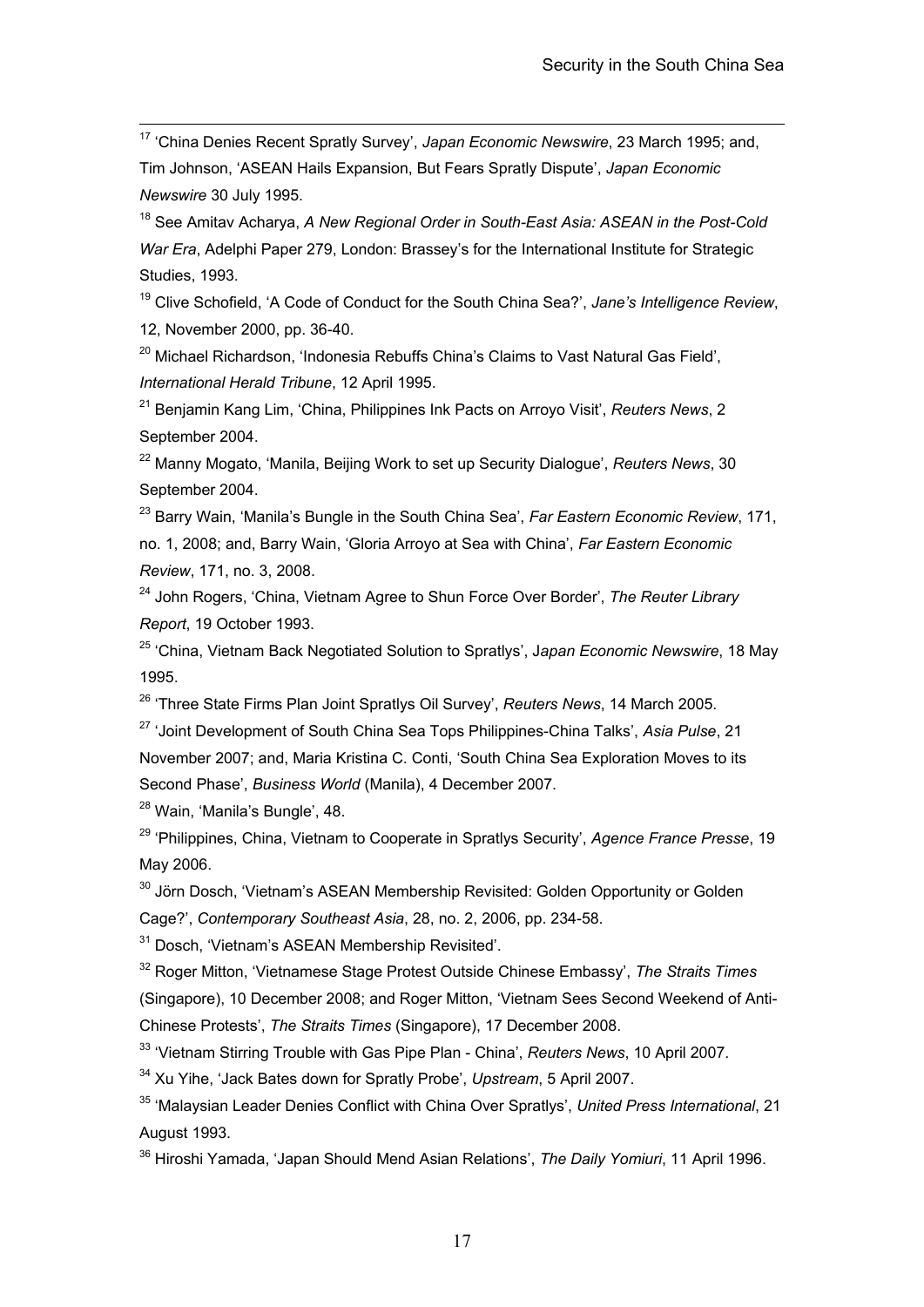<span id="page-20-0"></span> $37$  See Peter Kien-Hong Yu, 'Setting Up International (Adversary) Regimes in the South China Sea: Analyzing the Obstacles from a Chinese Perspective', *Ocean Development & International Law*, 38, 2007.

<span id="page-20-1"></span><sup>38</sup> Frederik Balfour, 'Prime Minister Mahathir Says Malaysia Have No Spratly Dispute', *Agence France Presse*, 7 March 1996.

<span id="page-20-2"></span><sup>39</sup> Robert Beckman, 'South China Sea: Worsening Dispute or Growing Clarity in Claims?', *RSIS Commentaries* 90/2010, 16 August 2010; Sam Bateman, 'Legal and Resource Issues in the South China Sea', in Carl Ungerer, Ian Storey and Sam Bateman, *Making Mischief: The Return of the South China Sea Dispute*, ASPI Special Report, No 36, 2010.

<span id="page-20-3"></span>40 Quoted in Robert Beckman, 'South China Sea: Worsening Dispute'.

<span id="page-20-4"></span>41 Beckman, 'South China Sea: Worsening Dispute.

<span id="page-20-5"></span> $42$  For an in depth analysis as to actually what was said or not said see. Carlyle A. Thayer, *Recent Developments in the South China Sea: Grounds for Cautious Optimism?* RSIS Working Paper, no. 220, S Rajaratham School of International Studies, Nanyang Technological University, Singapore, 2010.

<span id="page-20-6"></span><sup>43</sup> 'China Eyes Boosting Military Capabilities in East, South China Seas', Kyodo News, 16 August 2010.

44 Robert M. Gates, United States, Secretary of Defense, 2010, 'Strengthening Security Partnerships in the Asia-Pacific', Address to the Shangri-La Dialogue, the 9th IISS Asia Security Summit, Singapore, 5 June [http://www.iiss.org/conferences/the-shangri-la](http://www.iiss.org/conferences/the-shangri-la-dialogue/shangri-la-dialogue-2010/plenary-session-speeches/first-plenary-session/robert-gates/)[dialogue/shangri-la-dialogue-2010/plenary-session-speeches/first-plenary-session/robert](http://www.iiss.org/conferences/the-shangri-la-dialogue/shangri-la-dialogue-2010/plenary-session-speeches/first-plenary-session/robert-gates/)[gates/](http://www.iiss.org/conferences/the-shangri-la-dialogue/shangri-la-dialogue-2010/plenary-session-speeches/first-plenary-session/robert-gates/) (accessed 3 September 2010).

45 Hillary Clinton, US Secretary of State, 2010, 'Remarks at Press Availability', National Convention Center, Hanoi, Vietname, 23 July,

<http://www.state.gov/secretary/rm/2010/07/145095.htm>(accessed 3 September 2010). 46 'US Says it is Against Force in Spratlys', *New Straits Times* (Kuala Lumpur), 13 March 1992.

47 Juhaidi Yean Abdullah, 'Spratlys: US Hints it May Use Force', *New Straits Times* (Kuala Lumpur), 28 March 1992.

48 Harry J. Kenny, 'The South China Sea: A Dangerous Ground', *Naval War College Review*, 49, no. 3, 1996; and, Nigel Holloway, 'Jolt from the Blue', *Far Eastern Economic Review*, 3 August 1995.

49 Nye quoted in, Holloway, 'Jolt From the Blue'.

50 'Testing the Waters: Strategic Jousting between China and America'*, The Economist*, 29 July 2010